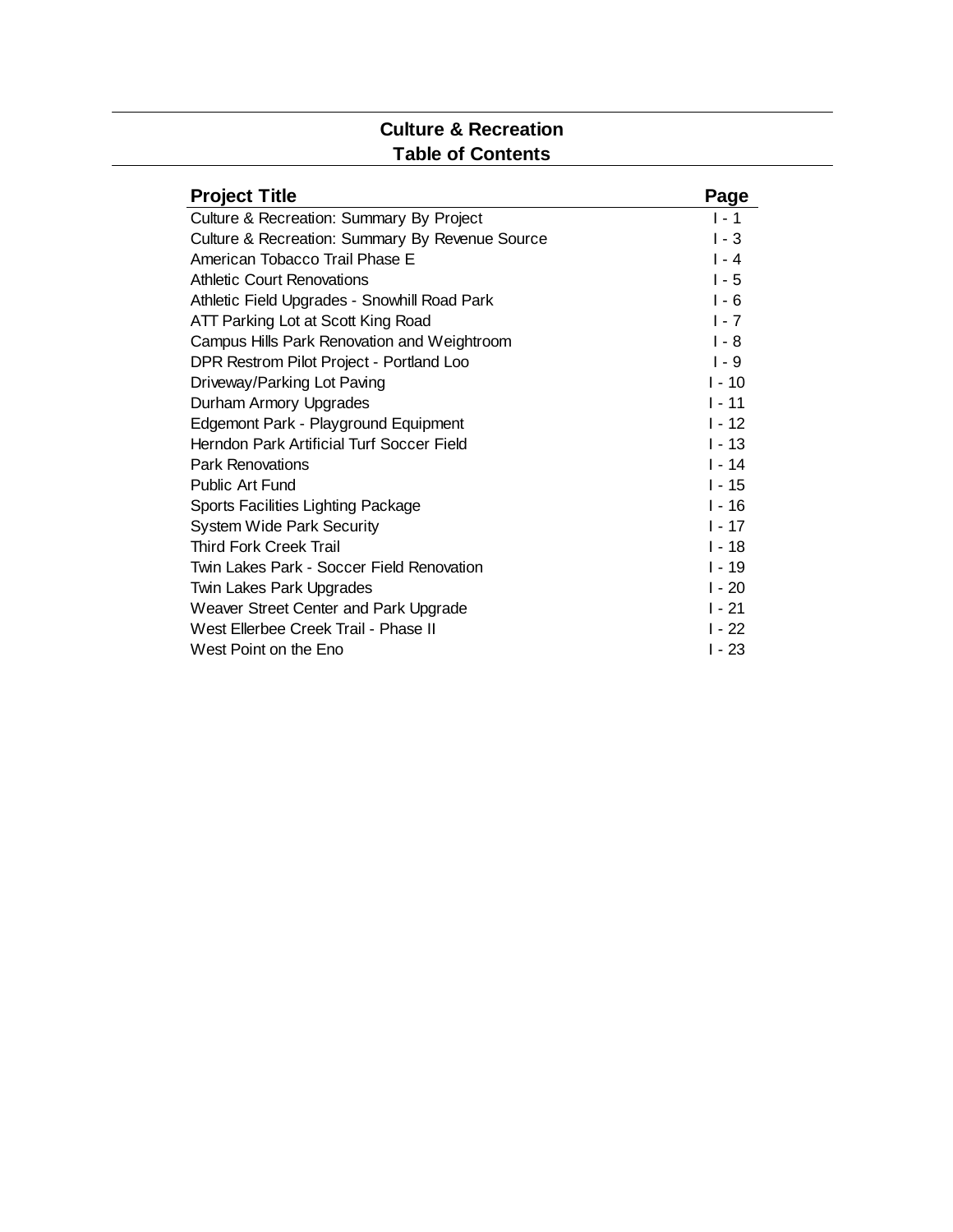|                                                                | <b>Program Category: Culture &amp; Recreation</b> |            |             |                           |             |             |             |                        |                      |  |  |  |  |
|----------------------------------------------------------------|---------------------------------------------------|------------|-------------|---------------------------|-------------|-------------|-------------|------------------------|----------------------|--|--|--|--|
|                                                                |                                                   |            |             | <b>SUMMARY BY PROJECT</b> |             |             |             |                        |                      |  |  |  |  |
| Category                                                       | <b>Prior Year</b>                                 | FY 2014-15 | FY 2015-16  | FY 2016-17                | FY 2017-18  | FY 2018-19  | FY 2019-20  | <b>Future</b><br>Years | <b>Total Request</b> |  |  |  |  |
| American<br><b>Tobacco Trail</b><br>Phase E                    | 11,621,838                                        | $\pmb{0}$  | $\pmb{0}$   | $\pmb{0}$                 | $\pmb{0}$   | 0           | $\mathbf 0$ | $\pmb{0}$              | 11,621,838           |  |  |  |  |
| <b>Athletic Court</b><br>Renovations                           | 585,000                                           | 630,000    | 360,000     | $\mathbf 0$               | $\mathbf 0$ | $\mathbf 0$ | $\pmb{0}$   | $\pmb{0}$              | 1,575,000            |  |  |  |  |
| <b>Athletic Field</b><br>Upgrades -<br>Snowhill Rd.<br>Park    | 550,000                                           | 0          | $\mathbf 0$ | $\pmb{0}$                 | $\mathbf 0$ | 0           | $\mathbf 0$ | $\pmb{0}$              | 550,000              |  |  |  |  |
| <b>ATT Parking</b><br>Lot at Scott<br>King Road                | 0                                                 | 100,000    | $\mathbf 0$ | $\mathbf 0$               | $\mathbf 0$ | 0           | $\mathbf 0$ | $\pmb{0}$              | 100,000              |  |  |  |  |
| <b>Campus Hills</b><br>Park<br>Renovation<br>and<br>Weightroom | 1,797,438                                         | 0          | $\mathbf 0$ | 0                         | $\mathbf 0$ | 0           | $\mathbf 0$ | $\pmb{0}$              | 1,797,438            |  |  |  |  |
| <b>DPR Restroom</b><br>Pilot Project -<br>Portland Loo         | 0                                                 | 250,000    | $\mathbf 0$ | $\mathbf 0$               | $\mathbf 0$ | 0           | $\mathbf 0$ | $\pmb{0}$              | 250,000              |  |  |  |  |
| Driveway/Parkin<br>g Lot Paving                                | 317,000                                           | 0          | $\mathbf 0$ | $\pmb{0}$                 | $\mathbf 0$ | 0           | $\mathbf 0$ | $\pmb{0}$              | 317,000              |  |  |  |  |
| Durham<br>Armory<br>Upgrades                                   | 340,000                                           | 565,000    | $\mathbf 0$ | 0                         | $\mathbf 0$ | 0           | $\mathbf 0$ | $\pmb{0}$              | 905,000              |  |  |  |  |
| Edgemont<br>Park -<br>Playground<br>Equipment                  | 0                                                 | 200,000    | $\mathbf 0$ | $\pmb{0}$                 | $\mathbf 0$ | 0           | $\mathbf 0$ | $\pmb{0}$              | 200,000              |  |  |  |  |
| Herndon Park<br><b>Artificial Turf</b><br>Soccer Field         | 0                                                 | 900,000    | $\mathbf 0$ | 0                         | $\mathbf 0$ | 0           | $\mathbf 0$ | $\pmb{0}$              | 900,000              |  |  |  |  |
| Park<br>Renovations                                            | 1,243,289                                         | 0          | $\mathbf 0$ | $\pmb{0}$                 | $\pmb{0}$   | $\mathbf 0$ | $\pmb{0}$   | $\pmb{0}$              | 1,243,289            |  |  |  |  |
| Public Art Fund                                                | 20,000                                            | 10,000     | $\mathbf 0$ | $\pmb{0}$                 | 0           | 0           | $\pmb{0}$   | $\pmb{0}$              | 30,000               |  |  |  |  |
| Sports<br>Facilities<br>Lighting<br>Package                    | 600,000                                           | 0          | $\mathbf 0$ | $\pmb{0}$                 | 0           | 0           | $\pmb{0}$   | $\pmb{0}$              | 600,000              |  |  |  |  |
| System Wide<br>Park Security                                   | 750,000                                           | 0          | $\pmb{0}$   | $\pmb{0}$                 | 0           | 0           | $\pmb{0}$   | $\pmb{0}$              | 750,000              |  |  |  |  |
| <b>Third Fork</b><br>Creek Trail                               | 6,258,798                                         | 0          | 0           | $\pmb{0}$                 | 0           | 0           | $\pmb{0}$   | $\pmb{0}$              | 6,258,798            |  |  |  |  |
| <b>Twin Lakes</b><br>Park - Soccer<br>Field<br>Renovation      | 0                                                 | 400,000    | $\pmb{0}$   | $\pmb{0}$                 | $\pmb{0}$   | 0           | $\pmb{0}$   | $\pmb{0}$              | 400,000              |  |  |  |  |
| <b>Twin Lakes</b><br>Park Upgrade                              | 625,000                                           | 0          | $\pmb{0}$   | $\pmb{0}$                 | $\pmb{0}$   | $\pmb{0}$   | $\pmb{0}$   | $\pmb{0}$              | 625,000              |  |  |  |  |
| <b>Weaver Street</b><br>Center and<br>Park Upgrade             | 620,336                                           | 0          | $\pmb{0}$   | $\pmb{0}$                 | $\pmb{0}$   | 0           | $\pmb{0}$   | $\pmb{0}$              | 620,336              |  |  |  |  |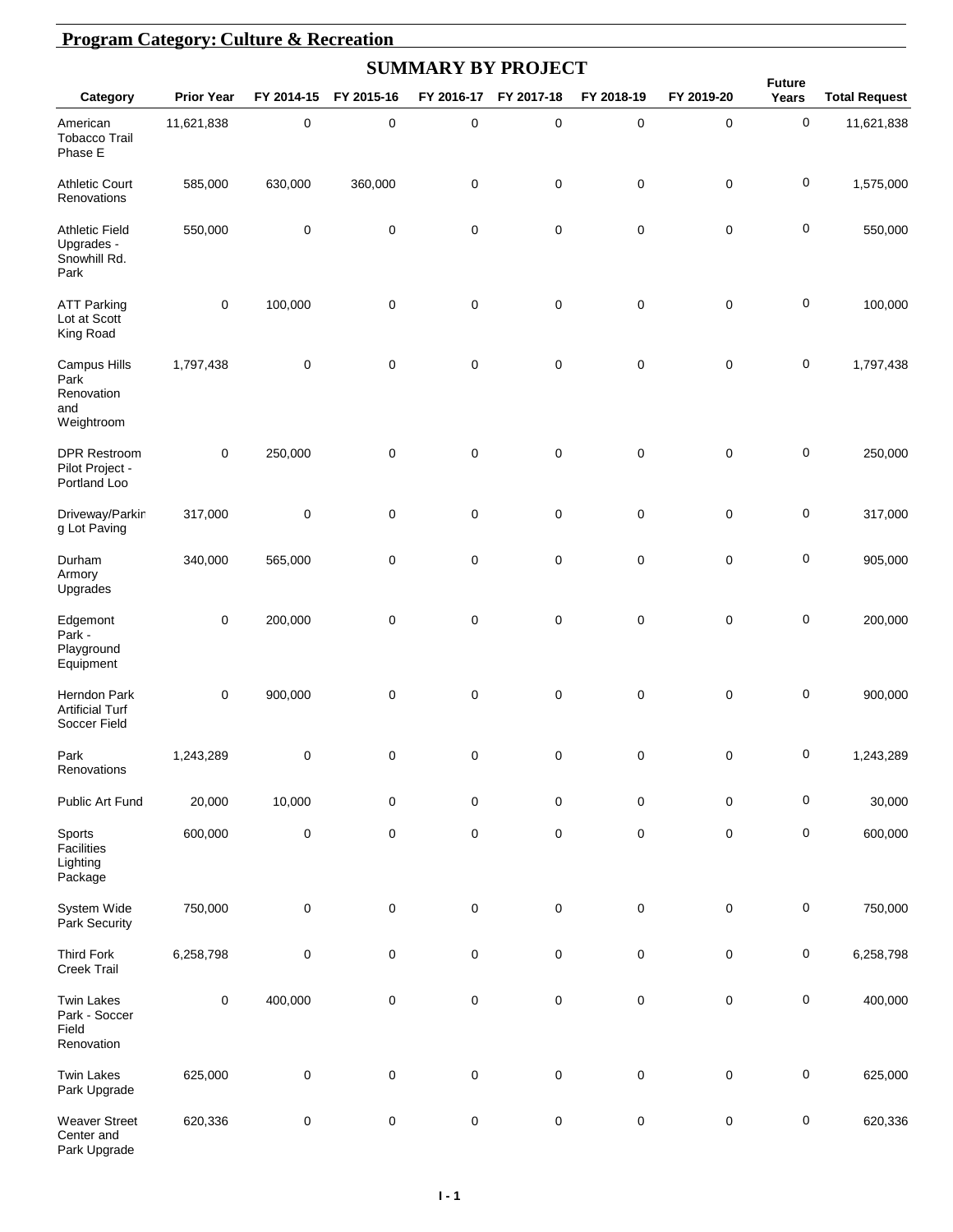|                                            | \$25,656,395 | \$4,716,600 | \$360,000 | \$0 | \$0      | \$0 | \$0 | \$0 | \$30,732,995 |
|--------------------------------------------|--------------|-------------|-----------|-----|----------|-----|-----|-----|--------------|
| West Point on<br>the Eno                   | 252.696      | 0           | 0         | 0   | $\Omega$ | 0   | 0   | 0   | 252,696      |
| West Ellerbee<br>Creek Trail -<br>Phase II | 75,000       | 1,661,600   | 0         | 0   | $\Omega$ | 0   | 0   | 0   | 1,736,600    |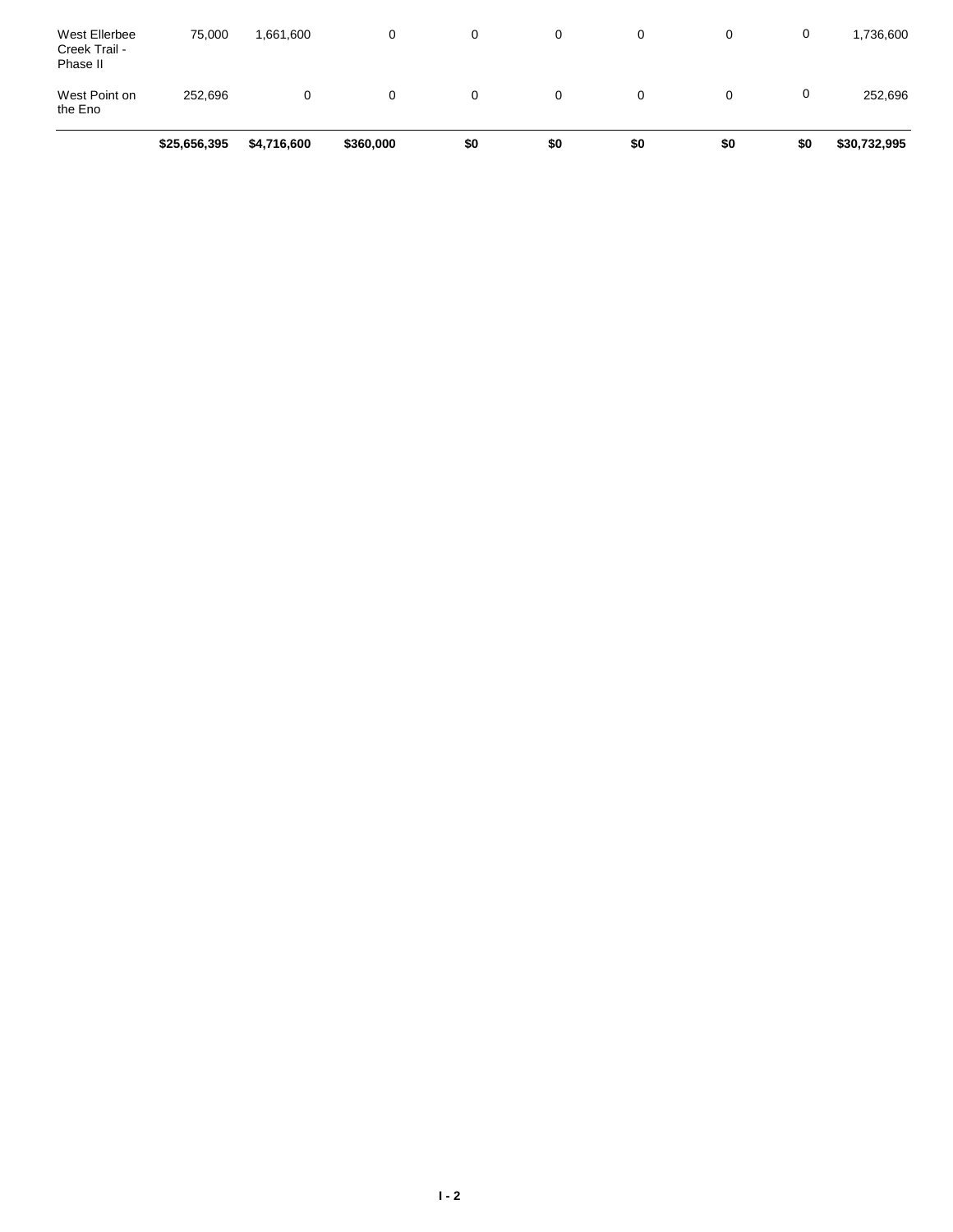#### **SUMMARY BY REVENUE SOURCE**

| Category                 | <b>Prior Year</b> | FY 2014-15  | FY 2015-16 | FY 2016-17 | FY 2017-18 | FY 2018-19 | FY 2019-20 | <b>Future</b><br>Years | <b>Total Funds</b> |
|--------------------------|-------------------|-------------|------------|------------|------------|------------|------------|------------------------|--------------------|
| Unidentified             | 0                 |             |            |            |            |            |            |                        | 0                  |
| <b>Rev Unauthorized</b>  | 0                 |             |            |            |            |            |            |                        | $\Omega$           |
| <b>Rev Authorized</b>    |                   |             |            | $\Omega$   |            |            |            |                        |                    |
| Pay-As-You-Go            | 232,404           | 405,000     |            |            |            |            |            |                        | 637,404            |
| Other                    | 1,306,329         | 570.000     |            |            |            |            |            | 0                      | 1,876,329          |
| Intergovernmental        | 7,972,673         | 1,081,600   |            |            |            |            |            | 0                      | 9,054,273          |
| <b>Installment Sales</b> | 1.752.000         | 842.000     | 360,000    |            |            |            | $\Omega$   | $\Omega$               | 2,954,000          |
| Impact Fees              | 3,858,224         | 1,818,000   |            | 0          |            |            | $\Omega$   | 0                      | 5,676,224          |
| <b>GOB Unauthorized</b>  |                   |             |            |            |            |            |            |                        |                    |
| <b>GOB Authorized</b>    | 10,534,765        |             |            |            |            |            | 0          | 0                      | 10,534,765         |
|                          | \$25,656,395      | \$4,716,600 | \$360,000  | \$0        | \$0        | \$0        | \$0        | \$0                    | \$30,732,995       |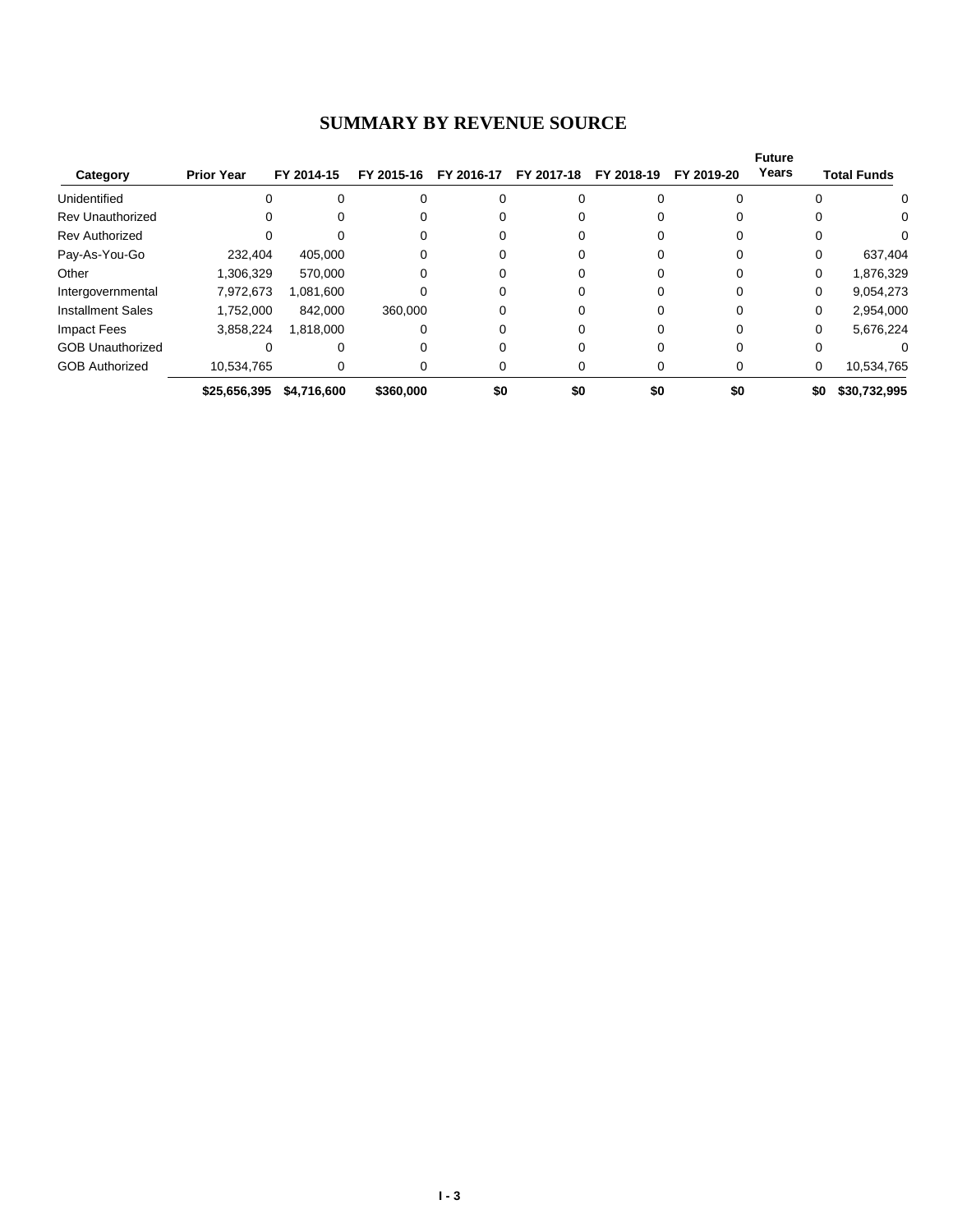| Service Area                    |                                                                                                                                                                                                          |             | Department          |           |                         | Division/Program:                     |         | District:              |              |
|---------------------------------|----------------------------------------------------------------------------------------------------------------------------------------------------------------------------------------------------------|-------------|---------------------|-----------|-------------------------|---------------------------------------|---------|------------------------|--------------|
| <b>Culture &amp; Recreation</b> |                                                                                                                                                                                                          |             | <b>Public Works</b> |           |                         |                                       |         | $\overline{4}$         |              |
| <b>Project Title</b>            |                                                                                                                                                                                                          |             | <b>Pin Number</b>   |           |                         | Master Plan                           |         |                        |              |
| American Tobacco Trail Phase E  |                                                                                                                                                                                                          |             | 0718-02-97-5902     |           |                         | Durham Trails & Greenways Master Plan |         |                        |              |
|                                 |                                                                                                                                                                                                          |             |                     |           |                         |                                       |         |                        |              |
| <b>Project Description</b>      |                                                                                                                                                                                                          |             |                     |           |                         |                                       |         |                        |              |
|                                 | This section of the trail includes 4 miles of trail from HWY 54 south to the<br>Chatham County line. Included is a bike / pedestrian bridge over I-40. The<br>majority of the funding is federal grants. |             |                     |           |                         |                                       |         |                        |              |
| <b>PROJECT STATUS -</b>         |                                                                                                                                                                                                          | June 2014   |                     |           | <b>PROJECTED DATES:</b> |                                       |         | <b>TYPE REQUEST</b>    |              |
|                                 | <b>Total Expenditures</b>                                                                                                                                                                                | \$2,554,804 |                     | Beginning |                         | 07/07                                 |         | Continuation           |              |
|                                 |                                                                                                                                                                                                          |             |                     |           | Completion              | 09/14                                 |         |                        |              |
| <b>Appropriation</b>            | <b>Prior Year</b>                                                                                                                                                                                        | 2014-15     | 2015-16             | 2016-17   | 2017-18                 | 2018-19                               | 2019-20 | <b>Future</b><br>Years | <b>TOTAL</b> |
| Planning/Design                 | \$106,017                                                                                                                                                                                                | \$0         | \$0                 | \$0       | \$0                     | \$0                                   | \$0     | \$0                    | \$106,017    |
| Land                            | \$0                                                                                                                                                                                                      | \$0         | \$0                 | \$0       | \$0                     | \$0                                   | \$0     | \$0                    | \$0          |
| Construction                    | 11,515,821                                                                                                                                                                                               | \$0         | \$0                 | \$0       | \$0                     | \$0                                   | \$0     | \$0                    | 11,515,821   |
| Equip/Furnishings               | \$0                                                                                                                                                                                                      | \$0         | \$0                 | \$0       | \$0                     | \$0                                   | \$0     | \$0                    | \$0          |
| Contingency                     | \$0                                                                                                                                                                                                      | \$0         | \$0                 | \$0       | \$0                     | \$0                                   | \$0     | \$0                    | \$0          |
| <b>Total</b>                    | \$11,621,838                                                                                                                                                                                             | \$0         | \$0                 | \$0       | \$0                     | \$0                                   | \$0     | \$0                    | \$11,621,838 |
| Revenue                         | <b>Prior Year</b>                                                                                                                                                                                        | 2014-15     | 2015-16             | 2016-17   | 2017-18                 | 2018-19                               | 2019-20 | <b>Future</b><br>Years | <b>TOTAL</b> |
| Pay-As-You-Go                   | \$0                                                                                                                                                                                                      | \$0         | \$0                 | \$0       | \$0                     | \$0                                   | \$0     | \$0                    | \$0          |
| <b>GOB Authorized</b>           | \$2,818,306                                                                                                                                                                                              | \$0         | \$0                 | \$0       | \$0                     | \$0                                   | \$0     | \$0                    | \$2,818,306  |
| <b>GOB Unauthorize</b>          | \$0                                                                                                                                                                                                      | \$0         | \$0                 | \$0       | \$0                     | \$0                                   | \$0     | \$0                    | \$0          |
| Rev Authorized                  | \$0                                                                                                                                                                                                      | \$0         | \$0                 | \$0       | \$0                     | \$0                                   | \$0     | \$0                    | \$0          |
| <b>Rev Unauthorized</b>         | \$0                                                                                                                                                                                                      | \$0         | \$0                 | \$0       | \$0                     | \$0                                   | \$0     | \$0                    | \$0          |
| <b>Installment Sales</b>        | \$0                                                                                                                                                                                                      | \$0         | \$0                 | \$0       | \$0                     | \$0                                   | \$0     | \$0                    | \$0          |
| <b>Impact Fees</b>              | \$523,956                                                                                                                                                                                                | \$0         | \$0                 | \$0       | \$0                     | \$0                                   | \$0     | \$0                    | \$523,956    |
| Intergovernmental \$7,497,057   |                                                                                                                                                                                                          | \$0         | \$0                 | \$0       | \$0                     | \$0                                   | \$0     | \$0                    | \$7,497,057  |
| Other                           | \$782,519                                                                                                                                                                                                | \$0         | \$0                 | \$0       | \$0                     | \$0                                   | \$0     | \$0                    | \$782,519    |
| Unidentified                    | \$0                                                                                                                                                                                                      | \$0         | \$0                 | \$0       | \$0                     | \$0                                   | \$0     | \$0                    | \$0          |
| <b>Total</b>                    | \$11,621,838                                                                                                                                                                                             | \$0         | \$0                 | \$0       | \$0                     | \$0                                   | \$0     | \$0                    | \$11,621,838 |
|                                 |                                                                                                                                                                                                          |             |                     |           |                         |                                       |         |                        |              |
| <b>Operating</b>                | <b>Prior Year</b>                                                                                                                                                                                        | 2014-15     | 2015-16             | 2016-17   | 2017-18                 | 2018-19                               | 2019-20 | <b>Future</b><br>Years | <b>TOTAL</b> |
| Capital Outlay                  | \$0                                                                                                                                                                                                      | \$0         | \$0                 | \$0       | \$0                     | \$0                                   | \$0     | \$0                    | \$0          |
| Maint/Operations                | \$0                                                                                                                                                                                                      | \$0         | \$0                 | \$0       | \$0                     | \$0                                   | \$0     | \$0                    | \$0          |
| Personnel                       | \$0                                                                                                                                                                                                      | \$0         | \$0                 | \$0       | \$0                     | \$0                                   | \$0     | \$0                    | \$0          |
| <b>Total</b>                    | \$0                                                                                                                                                                                                      | \$0         | \$0                 | \$0       | \$0                     | \$0                                   | \$0     | \$0                    | \$0          |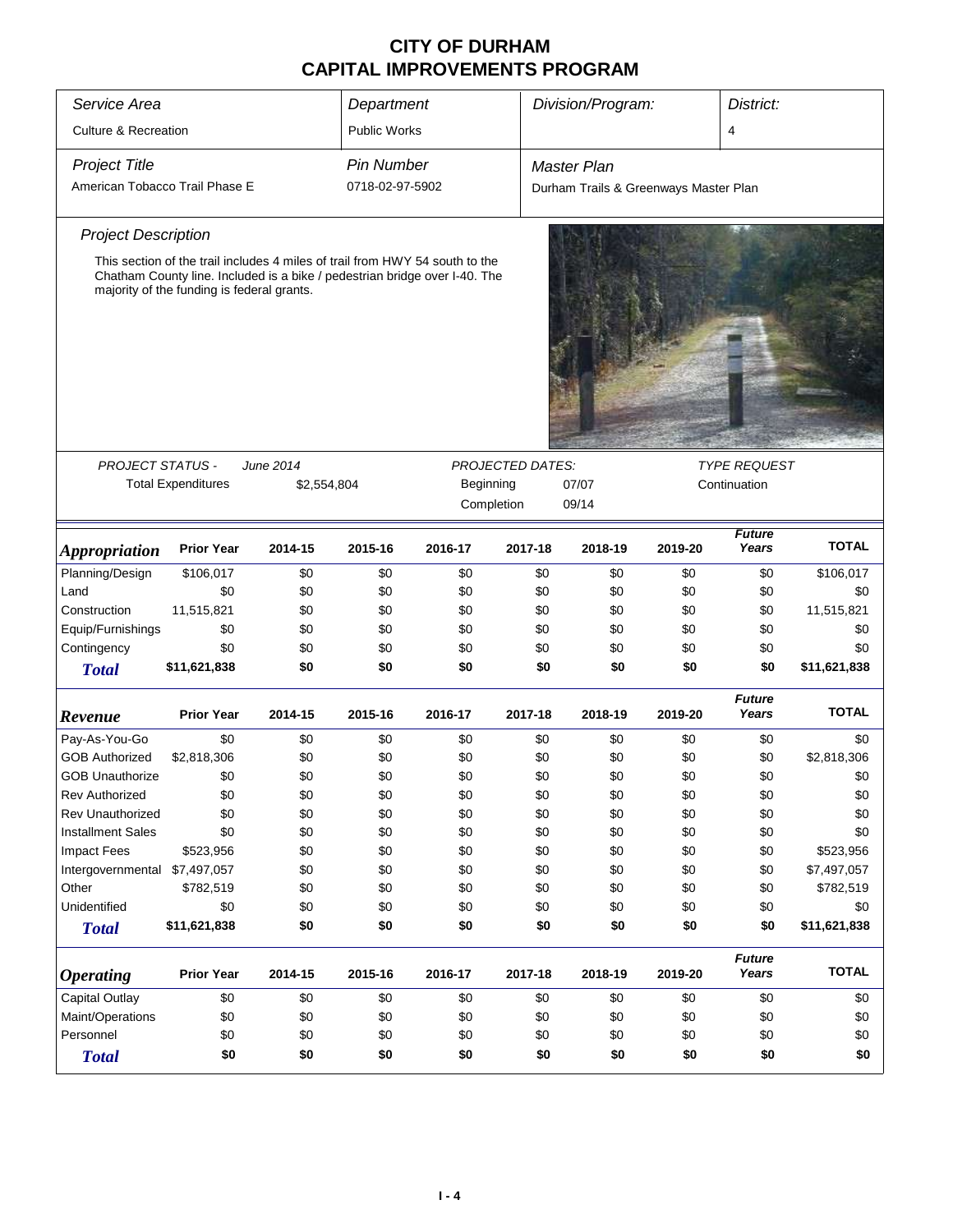| Service Area<br><b>Culture &amp; Recreation</b>           |                                                                                                                         |           | Department<br>Parks & Recreation     |                                                                               |                         | Division/Program:<br>District:<br>All |         |                        |              |
|-----------------------------------------------------------|-------------------------------------------------------------------------------------------------------------------------|-----------|--------------------------------------|-------------------------------------------------------------------------------|-------------------------|---------------------------------------|---------|------------------------|--------------|
| <b>Project Title</b><br><b>Athletic Court Renovations</b> |                                                                                                                         |           | <b>Pin Number</b><br>0820-12-85-3590 |                                                                               |                         | Master Plan                           |         |                        |              |
| <b>Project Description</b>                                | Continue ongoing resurfacing of existing tennis and basketball courts<br>End Park, Forest Hill Park and Pineywood Park) |           |                                      | throughout the City. FY15 funding renovations includes 16 tennis courts (East |                         |                                       |         |                        |              |
| <b>PROJECT STATUS -</b>                                   |                                                                                                                         | June 2014 |                                      |                                                                               | <b>PROJECTED DATES:</b> |                                       |         | <b>TYPE REQUEST</b>    |              |
|                                                           | <b>Total Expenditures</b>                                                                                               |           | \$964,114                            | Beginning                                                                     | Completion              | 07/13<br>12/15                        |         | Continuation           |              |
| <b>Appropriation</b>                                      | <b>Prior Year</b>                                                                                                       | 2014-15   | 2015-16                              | 2016-17                                                                       | 2017-18                 | 2018-19                               | 2019-20 | <b>Future</b><br>Years | <b>TOTAL</b> |
| Construction                                              | \$585,000                                                                                                               | \$630,000 | \$360,000                            | \$0                                                                           | \$0                     | \$0                                   | \$0     | \$0                    | \$1,575,000  |
| Contingency                                               | \$0                                                                                                                     | \$0       | \$0                                  | \$0                                                                           | \$0                     | \$0                                   | \$0     | \$0                    | \$0          |
| <b>Total</b>                                              | \$585,000                                                                                                               | \$630,000 | \$360,000                            | \$0                                                                           | \$0                     | \$0                                   | \$0     | \$0                    | \$1,575,000  |
| Revenue                                                   | <b>Prior Year</b>                                                                                                       | 2014-15   | 2015-16                              | 2016-17                                                                       | 2017-18                 | 2018-19                               | 2019-20 | <b>Future</b><br>Years | <b>TOTAL</b> |
| <b>Installment Sales</b>                                  | \$585,000                                                                                                               | \$630,000 | \$360,000                            | \$0                                                                           | \$0                     | \$0                                   | \$0     | \$0                    | \$1,575,000  |
| Other                                                     | \$0                                                                                                                     | \$0       | \$0                                  | \$0                                                                           | \$0                     | \$0                                   | \$0     | \$0                    | \$0          |
| Unidentified                                              | \$0                                                                                                                     | \$0       | \$0                                  | \$0                                                                           | \$0                     | \$0                                   | \$0     | \$0                    | \$0          |
| <b>Total</b>                                              | \$585,000                                                                                                               | \$630,000 | \$360,000                            | \$0                                                                           | \$0                     | \$0                                   | \$0     | \$0                    | \$1,575,000  |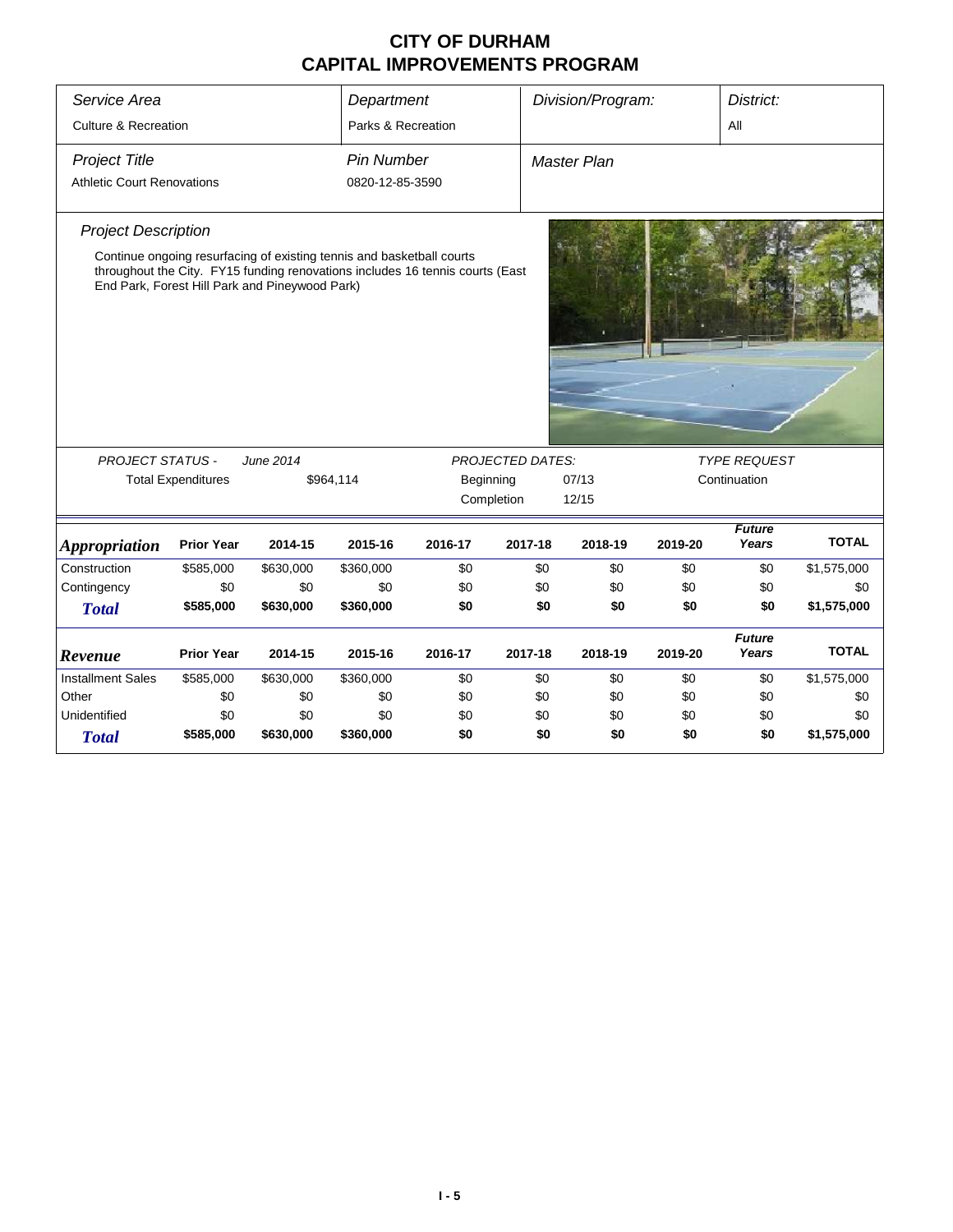| Service Area                                   |                                                                                                                                      |           | Department         |           |                         | Division/Program:<br>District:            |         |                        |              |  |
|------------------------------------------------|--------------------------------------------------------------------------------------------------------------------------------------|-----------|--------------------|-----------|-------------------------|-------------------------------------------|---------|------------------------|--------------|--|
|                                                |                                                                                                                                      |           |                    |           |                         |                                           |         |                        |              |  |
| <b>Culture &amp; Recreation</b>                |                                                                                                                                      |           | Parks & Recreation |           | <b>DPR</b>              |                                           |         | 2                      |              |  |
| <b>Project Title</b>                           |                                                                                                                                      |           | <b>Pin Number</b>  |           |                         | <b>Master Plan</b>                        |         |                        |              |  |
| Athletic Field Upgrades - Snowhill Rd.<br>Park |                                                                                                                                      |           | 0835-01-15-8482    |           |                         | Parks & Recreation Facilities Master Plan |         |                        |              |  |
| <b>Project Description</b>                     |                                                                                                                                      |           |                    |           |                         |                                           |         |                        |              |  |
|                                                | This project continues ongoing field irrigation and lighting upgrades. Existing<br>funding is designated towards Snowhill Road Park. |           |                    |           |                         |                                           |         |                        |              |  |
| <b>PROJECT STATUS -</b>                        |                                                                                                                                      | June 2014 |                    |           | <b>PROJECTED DATES:</b> |                                           |         | <b>TYPE REQUEST</b>    |              |  |
|                                                | <b>Total Expenditures</b>                                                                                                            |           | \$0                | Beginning |                         | 07/13                                     |         | Continuation           |              |  |
|                                                |                                                                                                                                      |           |                    |           | Completion              | 12/14                                     |         |                        |              |  |
| <i><b>Appropriation</b></i>                    | <b>Prior Year</b>                                                                                                                    | 2014-15   | 2015-16            | 2016-17   | 2017-18                 | 2018-19                                   | 2019-20 | <b>Future</b><br>Years | <b>TOTAL</b> |  |
| Construction                                   | \$500,000                                                                                                                            | \$0       | \$0                | \$0       | \$0                     | \$0                                       | \$0     | \$0                    | \$500,000    |  |
| Equip/Furnishings                              | \$0                                                                                                                                  | \$0       | \$0                | \$0       | \$0                     | \$0                                       | \$0     | \$0                    | \$0          |  |
| Contingency                                    | \$50,000                                                                                                                             | \$0       | \$0                | \$0       | \$0                     | \$0                                       | \$0     | \$0                    | \$50,000     |  |
| <b>Total</b>                                   | \$550,000                                                                                                                            | \$0       | \$0                | \$0       | \$0                     | \$0                                       | \$0     | \$0                    | \$550,000    |  |
| Revenue                                        | <b>Prior Year</b>                                                                                                                    | 2014-15   | 2015-16            | 2016-17   | 2017-18                 | 2018-19                                   | 2019-20 | <b>Future</b><br>Years | <b>TOTAL</b> |  |
| <b>Installment Sales</b>                       | \$550,000                                                                                                                            | \$0       | \$0                | \$0       | \$0                     | \$0                                       | \$0     | \$0                    | \$550,000    |  |
| Unidentified                                   | \$0                                                                                                                                  | \$0       | \$0                | \$0       | \$0                     | \$0                                       | \$0     | \$0                    | \$0          |  |
| <b>Total</b>                                   | \$550,000                                                                                                                            | \$0       | \$0                | \$0       | \$0                     | \$0                                       | \$0     | \$0                    | \$550,000    |  |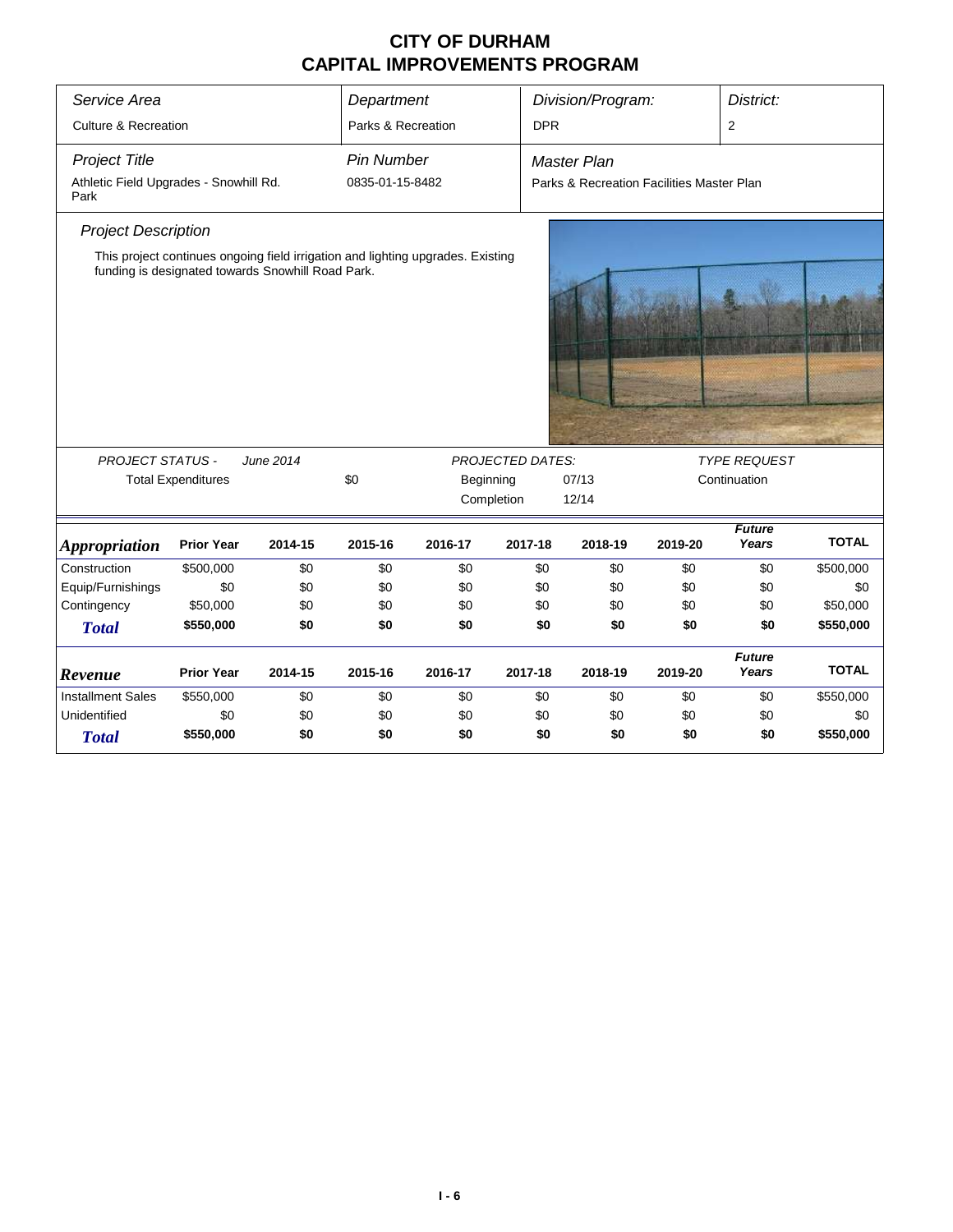| Service Area                                                                                                                                                                                                                                                                                                                 |                           |           | Department         |         |            | Division/Program:  |            | District:              |              |  |
|------------------------------------------------------------------------------------------------------------------------------------------------------------------------------------------------------------------------------------------------------------------------------------------------------------------------------|---------------------------|-----------|--------------------|---------|------------|--------------------|------------|------------------------|--------------|--|
| <b>Culture &amp; Recreation</b>                                                                                                                                                                                                                                                                                              |                           |           | Parks & Recreation |         | <b>DPR</b> |                    |            | 4                      |              |  |
| <b>Project Title</b>                                                                                                                                                                                                                                                                                                         |                           |           | <b>Pin Number</b>  |         |            | <b>Master Plan</b> |            |                        |              |  |
| ATT Parking Lot at Scott King Road                                                                                                                                                                                                                                                                                           |                           |           | 0717-04-94-0106    |         |            |                    |            |                        |              |  |
| <b>Project Description</b>                                                                                                                                                                                                                                                                                                   |                           |           |                    |         |            |                    |            |                        |              |  |
| FY15 funding designated for the construction of a parking lot with accessible<br><b>AND READY</b><br>spaces for trail users. Project addresses inadequate parking at Herndon Park<br>and alleviates parking along Scott King Road.<br><b>PROJECT STATUS -</b><br>June 2014<br><b>PROJECTED DATES:</b><br><b>TYPE REQUEST</b> |                           |           |                    |         |            |                    |            |                        |              |  |
|                                                                                                                                                                                                                                                                                                                              | <b>Total Expenditures</b> |           | \$0                |         | Beginning  | 07/14              | <b>New</b> |                        |              |  |
|                                                                                                                                                                                                                                                                                                                              |                           |           |                    |         | Completion | 12/15              |            |                        |              |  |
|                                                                                                                                                                                                                                                                                                                              |                           |           |                    |         |            |                    |            |                        |              |  |
| <i><b>Appropriation</b></i>                                                                                                                                                                                                                                                                                                  | <b>Prior Year</b>         | 2014-15   | 2015-16            | 2016-17 | 2017-18    | 2018-19            | 2019-20    | <b>Future</b><br>Years | <b>TOTAL</b> |  |
| Construction                                                                                                                                                                                                                                                                                                                 | \$0                       | \$100,000 | \$0                | \$0     | \$0        | \$0                | \$0        | \$0                    | \$100,000    |  |
| <b>Total</b>                                                                                                                                                                                                                                                                                                                 | \$0                       | \$100,000 | \$0                | \$0     | \$0        | \$0                | \$0        | \$0                    | \$100,000    |  |
| Revenue                                                                                                                                                                                                                                                                                                                      | <b>Prior Year</b>         | 2014-15   | 2015-16            | 2016-17 | 2017-18    | 2018-19            | 2019-20    | <b>Future</b><br>Years | <b>TOTAL</b> |  |
| <b>Impact Fees</b>                                                                                                                                                                                                                                                                                                           | \$0                       | \$100,000 | \$0                | \$0     | \$0        | \$0                | \$0        | \$0                    | \$100,000    |  |
| Intergovernmental                                                                                                                                                                                                                                                                                                            | \$0                       | \$0       | \$0                | \$0     | \$0        | \$0                | \$0        | \$0                    | \$0          |  |
| <b>Total</b>                                                                                                                                                                                                                                                                                                                 | \$0                       | \$100,000 | \$0                | \$0     | \$0        | \$0                | \$0        | \$0                    | \$100,000    |  |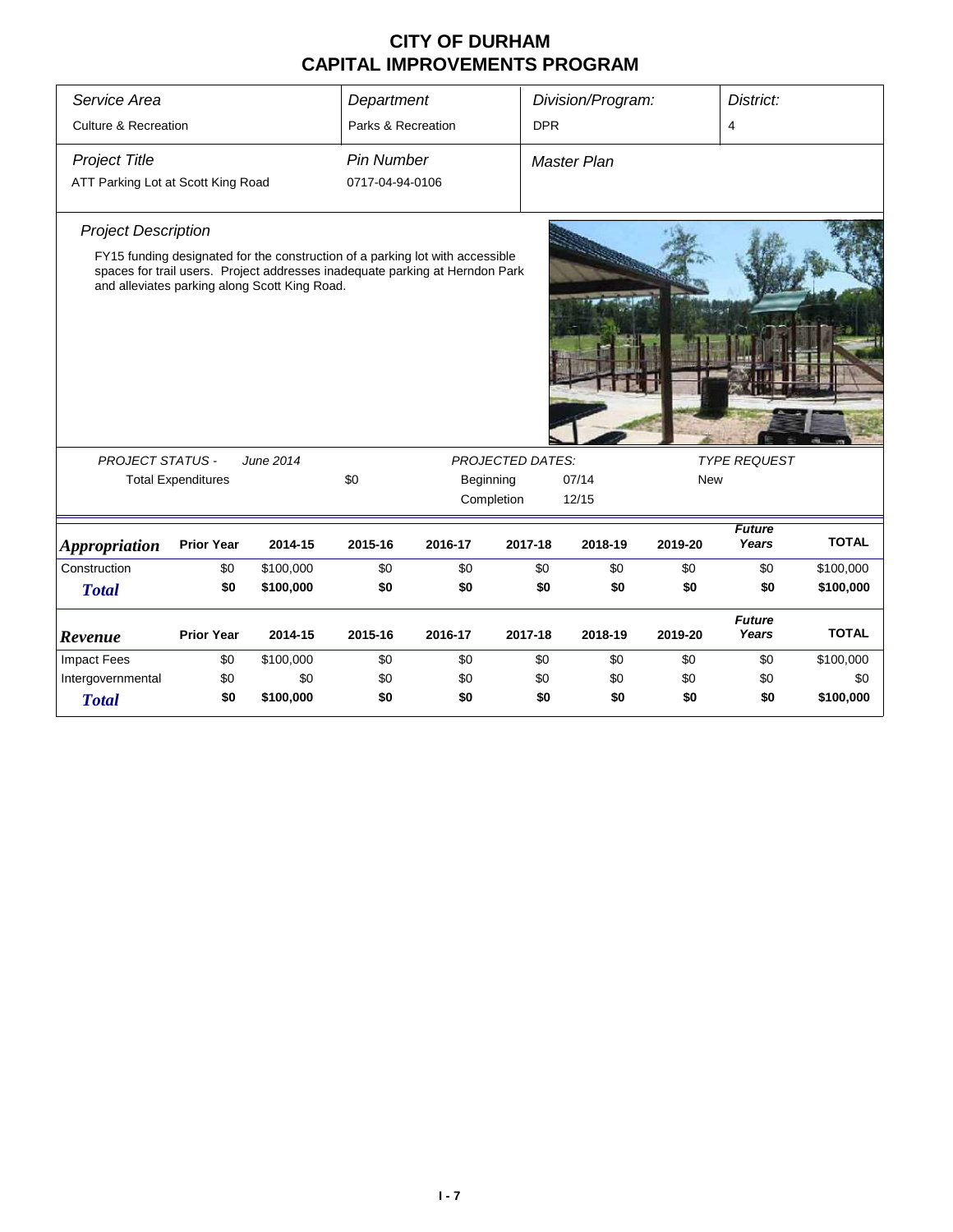| Service Area                                   |                                                                                                                                                                                                |             | Department              |           |                         | Division/Program:                    |              | District:              |              |
|------------------------------------------------|------------------------------------------------------------------------------------------------------------------------------------------------------------------------------------------------|-------------|-------------------------|-----------|-------------------------|--------------------------------------|--------------|------------------------|--------------|
| <b>Culture &amp; Recreation</b>                |                                                                                                                                                                                                |             | <b>General Services</b> |           |                         |                                      |              | 4                      |              |
| <b>Project Title</b>                           |                                                                                                                                                                                                |             | <b>Pin Number</b>       |           |                         | Master Plan                          |              |                        |              |
| Campus Hills Park Renovation and<br>Weightroom |                                                                                                                                                                                                |             | 0830-14-24-3928         |           |                         | <b>Facility Condition Assessment</b> |              |                        |              |
| <b>Project Description</b>                     |                                                                                                                                                                                                |             |                         |           |                         |                                      |              |                        |              |
|                                                | This project constructs a weight room addition in the Campus Hills Center and<br>renovates existing elements that do not meet level-of-service or safety<br>standards. (formerly Campus Hills) |             |                         |           |                         |                                      |              |                        |              |
|                                                |                                                                                                                                                                                                |             |                         |           |                         |                                      |              |                        |              |
| <b>PROJECT STATUS -</b>                        |                                                                                                                                                                                                | June 2014   |                         |           | <b>PROJECTED DATES:</b> |                                      |              | <b>TYPE REQUEST</b>    |              |
|                                                | <b>Total Expenditures</b>                                                                                                                                                                      | \$1,454,668 |                         | Beginning | Completion              | 07/06<br>12/15                       | Continuation |                        |              |
|                                                |                                                                                                                                                                                                |             |                         |           |                         |                                      |              | <b>Future</b>          |              |
| <i><b>Appropriation</b></i>                    | <b>Prior Year</b>                                                                                                                                                                              | 2014-15     | 2015-16                 | 2016-17   | 2017-18                 | 2018-19                              | 2019-20      | Years                  | <b>TOTAL</b> |
| Planning/Design                                | \$125,179                                                                                                                                                                                      | \$0         | \$0                     | \$0       | \$0                     | \$0                                  | \$0          | \$0                    | \$125,179    |
| Land                                           | \$0                                                                                                                                                                                            | \$0         | \$0                     | \$0       | \$0                     | \$0                                  | \$0          | \$0                    | \$0          |
| Construction                                   | \$1,563,408                                                                                                                                                                                    | \$0         | \$0                     | \$0       | \$0                     | \$0                                  | \$0          | \$0                    | \$1,563,408  |
| Equip/Furnishings                              | \$0                                                                                                                                                                                            | \$0         | \$0                     | \$0       | \$0                     | \$0                                  | \$0          | \$0                    | \$0          |
| Contingency                                    | \$108,851                                                                                                                                                                                      | \$0         | \$0                     | \$0       | \$0                     | \$0                                  | \$0          | \$0                    | \$108,851    |
| <b>Total</b>                                   | \$1,797,438                                                                                                                                                                                    | \$0         | \$0                     | \$0       | \$0                     | \$0                                  | \$0          | \$0                    | \$1,797,438  |
| Revenue                                        | <b>Prior Year</b>                                                                                                                                                                              | 2014-15     | 2015-16                 | 2016-17   | 2017-18                 | 2018-19                              | 2019-20      | <b>Future</b><br>Years | <b>TOTAL</b> |
| Pay-As-You-Go                                  | \$0                                                                                                                                                                                            | \$0         | \$0                     | \$0       | \$0                     | \$0                                  | \$0          | \$0                    | \$0          |
| <b>GOB Authorized</b>                          | \$1,797,438                                                                                                                                                                                    | \$0         | \$0                     | \$0       | \$0                     | \$0                                  | \$0          | \$0                    | \$1,797,438  |
| <b>GOB Unauthorize</b>                         | \$0                                                                                                                                                                                            | \$0         | \$0                     | \$0       | \$0                     | \$0                                  | \$0          | \$0                    | \$0          |
| Rev Authorized                                 | \$0                                                                                                                                                                                            | \$0         | \$0                     | \$0       | \$0                     | \$0                                  | \$0          | \$0                    | \$0          |
| <b>Rev Unauthorized</b>                        | \$0                                                                                                                                                                                            | \$0         | \$0                     | \$0       | \$0                     | \$0                                  | \$0          | \$0                    | \$0          |
| <b>Installment Sales</b>                       | \$0                                                                                                                                                                                            | \$0         | \$0                     | \$0       | \$0                     | \$0                                  | \$0          | \$0                    | \$0          |
| <b>Impact Fees</b>                             | \$0                                                                                                                                                                                            | \$0         | \$0                     | \$0       | \$0                     | \$0                                  | \$0          | \$0                    | \$0          |
| Intergovernmental                              | \$0                                                                                                                                                                                            | \$0         | \$0                     | \$0       | \$0                     | \$0                                  | \$0          | \$0                    | \$0          |
| Other                                          | \$0                                                                                                                                                                                            | \$0         | \$0                     | \$0       | \$0                     | \$0                                  | \$0          | \$0                    | \$0          |
| Unidentified                                   | \$0                                                                                                                                                                                            | \$0         | \$0                     | \$0       | \$0                     | \$0                                  | \$0          | \$0                    | \$0          |
| <b>Total</b>                                   | \$1,797,438                                                                                                                                                                                    | \$0         | \$0                     | \$0       | \$0                     | \$0                                  | \$0          | \$0                    | \$1,797,438  |
|                                                |                                                                                                                                                                                                |             |                         |           |                         |                                      |              |                        |              |
| <b>Operating</b>                               | <b>Prior Year</b>                                                                                                                                                                              | 2014-15     | 2015-16                 | 2016-17   | 2017-18                 | 2018-19                              | 2019-20      | <b>Future</b><br>Years | <b>TOTAL</b> |
| Capital Outlay                                 | \$0                                                                                                                                                                                            | \$0         | \$0                     | \$0       | \$0                     | \$0                                  | \$0          | \$0                    | \$0          |
| Maint/Operations                               | \$0                                                                                                                                                                                            | \$0         | \$0                     | \$0       | \$0                     | \$0                                  | \$0          | \$0                    | \$0          |
| Personnel                                      | \$0                                                                                                                                                                                            | \$0         | \$0                     | \$0       | \$0                     | \$0                                  | \$0          | \$0                    | \$0          |
| <b>Total</b>                                   | \$0                                                                                                                                                                                            | \$0         | \$0                     | \$0       | \$0                     | \$0                                  | \$0          | \$0                    | \$0          |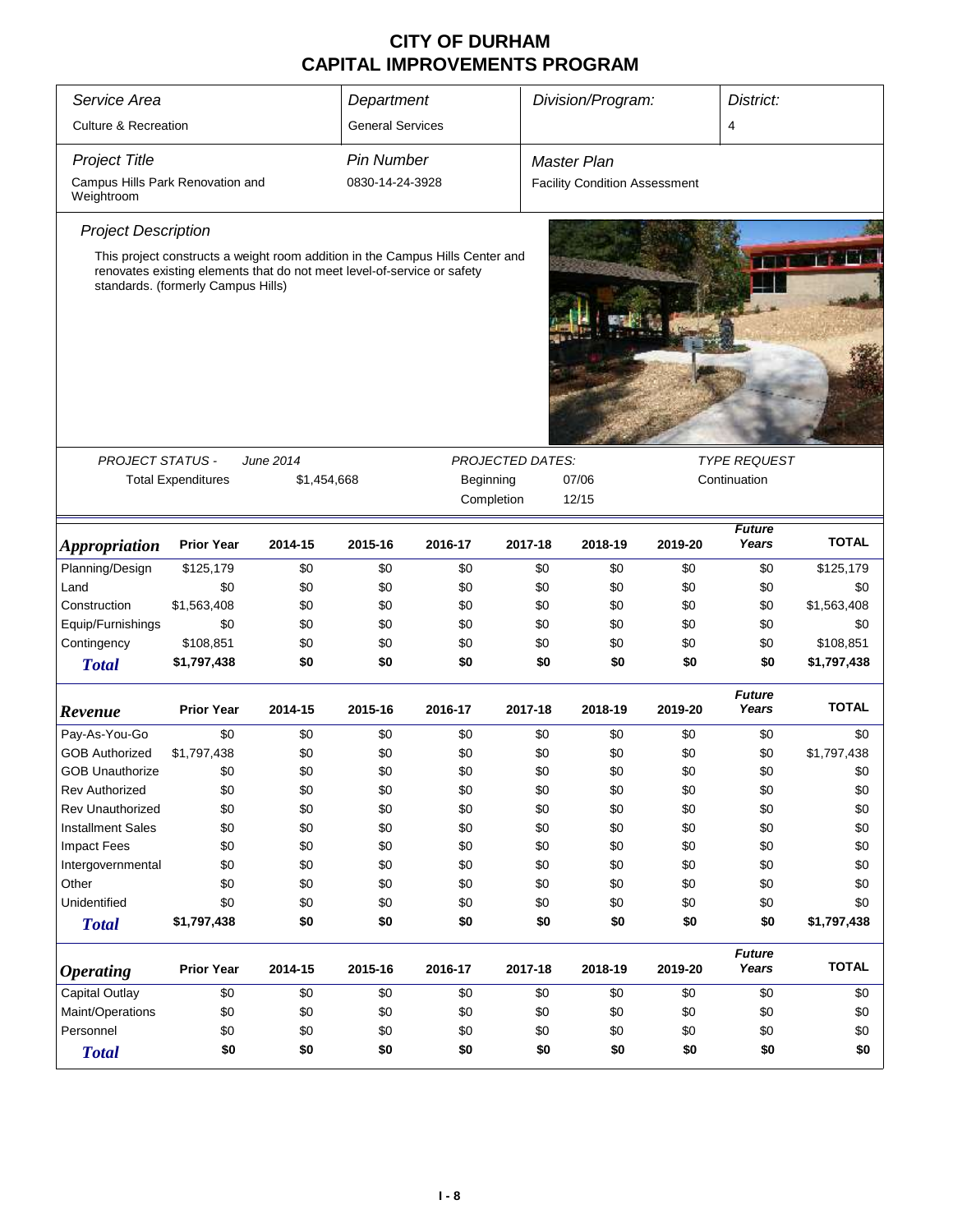| Service Area                                 | Department<br>Parks & Recreation<br><b>Culture &amp; Recreation</b> |                                                                                                                                       |                   |           |                         | Division/Program:  |                     | District:              |              |  |
|----------------------------------------------|---------------------------------------------------------------------|---------------------------------------------------------------------------------------------------------------------------------------|-------------------|-----------|-------------------------|--------------------|---------------------|------------------------|--------------|--|
|                                              |                                                                     |                                                                                                                                       |                   |           | <b>DPR</b>              |                    |                     | $\mathbf{1}$           |              |  |
| <b>Project Title</b>                         |                                                                     |                                                                                                                                       | <b>Pin Number</b> |           |                         | <b>Master Plan</b> |                     |                        |              |  |
| DPR Restroom Pilot Project - Portland<br>Loo |                                                                     |                                                                                                                                       | 0840-05-19-0114   |           |                         |                    |                     |                        |              |  |
| <b>Project Description</b>                   |                                                                     |                                                                                                                                       |                   |           |                         |                    |                     |                        |              |  |
|                                              |                                                                     | Demolition of existing restroom to install two (2) Loo Units. Possible locations<br>under consideration are CR Wood or East End Park. |                   |           |                         |                    |                     |                        |              |  |
| <b>PROJECT STATUS -</b>                      |                                                                     | June 2014                                                                                                                             |                   |           | <b>PROJECTED DATES:</b> |                    | <b>TYPE REQUEST</b> |                        |              |  |
|                                              | <b>Total Expenditures</b>                                           |                                                                                                                                       | \$0               | Beginning |                         | 07/14              | <b>New</b>          |                        |              |  |
|                                              |                                                                     |                                                                                                                                       |                   |           | Completion              | 12/16              |                     |                        |              |  |
| <b>Appropriation</b>                         | <b>Prior Year</b>                                                   | 2014-15                                                                                                                               | 2015-16           | 2016-17   | 2017-18                 | 2018-19            | 2019-20             | <b>Future</b><br>Years | <b>TOTAL</b> |  |
| Construction                                 | \$0                                                                 | \$250,000                                                                                                                             | \$0               | \$0       | \$0                     | \$0                | \$0                 | \$0                    | \$250,000    |  |
| <b>Total</b>                                 | \$0                                                                 | \$250,000                                                                                                                             | \$0               | \$0       | \$0                     | \$0                | \$0                 | \$0                    | \$250,000    |  |
| Revenue                                      | <b>Prior Year</b>                                                   | 2014-15                                                                                                                               | 2015-16           | 2016-17   | 2017-18                 | 2018-19            | 2019-20             | <b>Future</b><br>Years | <b>TOTAL</b> |  |
| <b>Impact Fees</b>                           | \$0                                                                 | \$250,000                                                                                                                             | \$0               | \$0       | \$0                     | \$0                | \$0                 | \$0                    | \$250,000    |  |
| <b>Total</b>                                 | \$0                                                                 | \$250,000                                                                                                                             | \$0               | \$0       | \$0                     | \$0                | \$0                 | \$0                    | \$250,000    |  |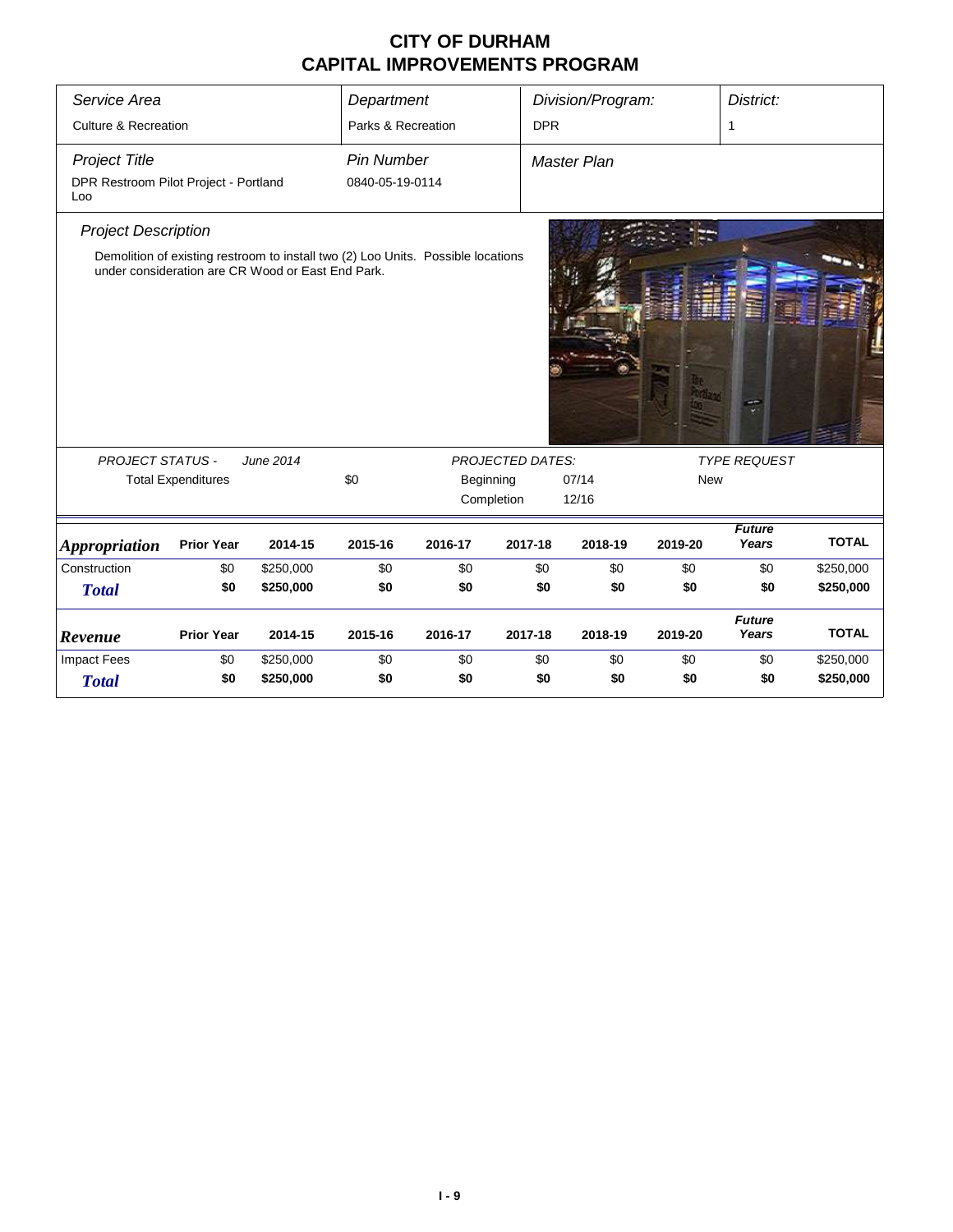| Service Area                    |                                              |           | Department         |                                                                              |                         | Division/Program: |                                    | District:              |              |
|---------------------------------|----------------------------------------------|-----------|--------------------|------------------------------------------------------------------------------|-------------------------|-------------------|------------------------------------|------------------------|--------------|
| <b>Culture &amp; Recreation</b> |                                              |           | Parks & Recreation |                                                                              |                         |                   |                                    | All                    |              |
| <b>Project Title</b>            |                                              |           | <b>Pin Number</b>  |                                                                              |                         | Master Plan       |                                    |                        |              |
| Driveway/Parking Lot Paving     |                                              |           |                    |                                                                              |                         |                   |                                    |                        |              |
| <b>Project Description</b>      |                                              |           |                    |                                                                              |                         |                   |                                    |                        |              |
|                                 | Sherwood; Twin Lakes; Spruce Pine and Lodge. |           |                    | Paving of driveways/lots in the following parks: Whippoorwill; River Forest; |                         |                   | <b>Picture</b><br><b>Available</b> |                        |              |
| <b>PROJECT STATUS -</b>         |                                              | June 2014 |                    |                                                                              | <b>PROJECTED DATES:</b> |                   |                                    | <b>TYPE REQUEST</b>    |              |
|                                 | <b>Total Expenditures</b>                    |           | \$45,171           | Beginning                                                                    |                         | 03/14             |                                    | Continuation           |              |
|                                 |                                              |           |                    | Completion                                                                   |                         | 12/14             |                                    |                        |              |
| <i><b>Appropriation</b></i>     | <b>Prior Year</b>                            | 2014-15   | 2015-16            | 2016-17                                                                      | 2017-18                 | 2018-19           | 2019-20                            | <b>Future</b><br>Years | <b>TOTAL</b> |
| Construction                    | \$317,000                                    | \$0       | \$0                | \$0                                                                          | \$0                     | \$0               | \$0                                | \$0                    | \$317,000    |
| <b>Total</b>                    | \$317,000                                    | \$0       | \$0                | \$0                                                                          | \$0                     | \$0               | \$0                                | \$0                    | \$317,000    |
| Revenue                         | <b>Prior Year</b>                            | 2014-15   | 2015-16            | 2016-17                                                                      | 2017-18                 | 2018-19           | 2019-20                            | <b>Future</b><br>Years | <b>TOTAL</b> |
| <b>Installment Sales</b>        | \$317,000                                    | \$0       | \$0                | \$0                                                                          | \$0                     | \$0               | \$0                                | \$0                    | \$317,000    |
| Other                           | \$0                                          | \$0       | \$0                | \$0                                                                          | \$0                     | \$0               | \$0                                | \$0                    | \$0          |
| <b>Total</b>                    | \$317,000                                    | \$0       | \$0                | \$0                                                                          | \$0                     | \$0               | \$0                                | \$0                    | \$317,000    |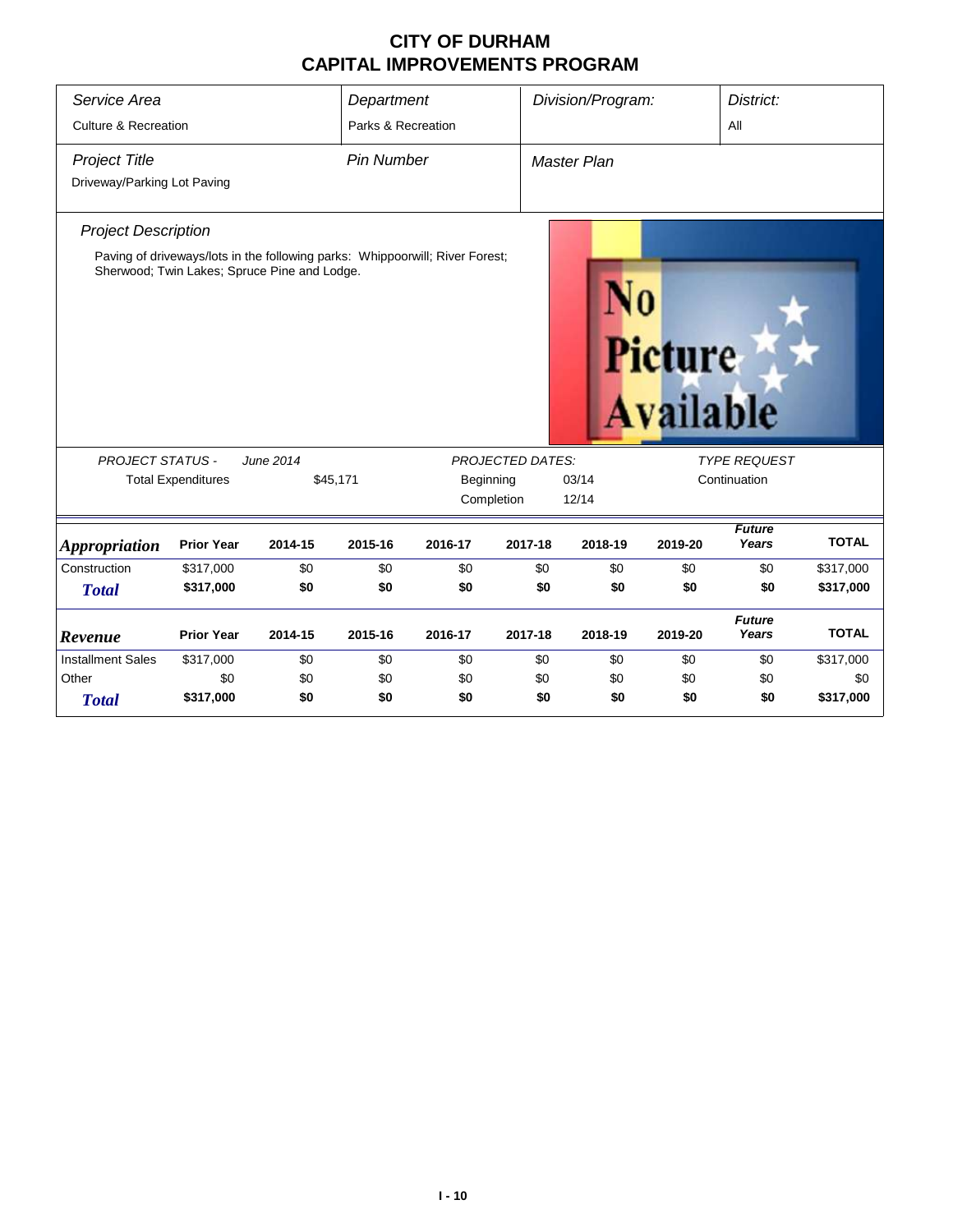| Service Area                                                                                                                                                                                                                                       |                           |           | Department         |                              |            | Division/Program:  |         | District:              |              |
|----------------------------------------------------------------------------------------------------------------------------------------------------------------------------------------------------------------------------------------------------|---------------------------|-----------|--------------------|------------------------------|------------|--------------------|---------|------------------------|--------------|
| <b>Culture &amp; Recreation</b>                                                                                                                                                                                                                    |                           |           | Parks & Recreation |                              | <b>DPR</b> |                    |         | 5                      |              |
| <b>Project Title</b>                                                                                                                                                                                                                               |                           |           | <b>Pin Number</b>  |                              |            | <b>Master Plan</b> |         |                        |              |
| Durham Armory Upgrades                                                                                                                                                                                                                             |                           |           | 0821-08-98-1161    |                              |            |                    |         |                        |              |
| <b>Project Description</b>                                                                                                                                                                                                                         |                           |           |                    |                              |            |                    |         |                        |              |
| Interior renovations/painting/flooring/HVAC upgrades to kitchen and<br>restrooms, to include new historically appropriate first floor doors and windows.<br><b>PROJECT STATUS -</b><br>June 2014<br><b>PROJECTED DATES:</b><br><b>TYPE REQUEST</b> |                           |           |                    |                              |            |                    |         |                        |              |
|                                                                                                                                                                                                                                                    | <b>Total Expenditures</b> |           | \$339,267          | Beginning                    |            |                    |         | Continuation           |              |
|                                                                                                                                                                                                                                                    |                           |           |                    | 07/13<br>Completion<br>12/15 |            |                    |         |                        |              |
| <b>Appropriation</b>                                                                                                                                                                                                                               | <b>Prior Year</b>         | 2014-15   | 2015-16            | 2016-17                      | 2017-18    | 2018-19            | 2019-20 | <b>Future</b><br>Years | <b>TOTAL</b> |
| Planning/Design                                                                                                                                                                                                                                    | \$36,000                  | \$75,000  | \$0                | \$0                          | \$0        | \$0                | \$0     | \$0                    | \$111,000    |
| Construction                                                                                                                                                                                                                                       | \$270,000                 | \$490,000 | \$0                | \$0                          | \$0        | \$0                | \$0     | \$0                    | \$760,000    |
| Contingency                                                                                                                                                                                                                                        | \$34,000                  | \$0       | \$0                | \$0                          | \$0        | \$0                | \$0     | \$0                    | \$34,000     |
| <b>Total</b>                                                                                                                                                                                                                                       | \$340,000                 | \$565,000 | \$0                | \$0                          | \$0        | \$0                | \$0     | \$0                    | \$905,000    |
| Revenue                                                                                                                                                                                                                                            | <b>Prior Year</b>         | 2014-15   | 2015-16            | 2016-17                      | 2017-18    | 2018-19            | 2019-20 | <b>Future</b><br>Years | <b>TOTAL</b> |
| Other                                                                                                                                                                                                                                              | \$340,000                 | \$565,000 | \$0                | \$0                          | \$0        | \$0                | \$0     | \$0                    | \$905,000    |
| Unidentified                                                                                                                                                                                                                                       | \$0                       | \$0       | \$0                | \$0                          | \$0        | \$0                | \$0     | \$0                    | \$0          |
| <b>Total</b>                                                                                                                                                                                                                                       | \$340,000                 | \$565,000 | \$0                | \$0                          | \$0        | \$0                | \$0     | \$0                    | \$905,000    |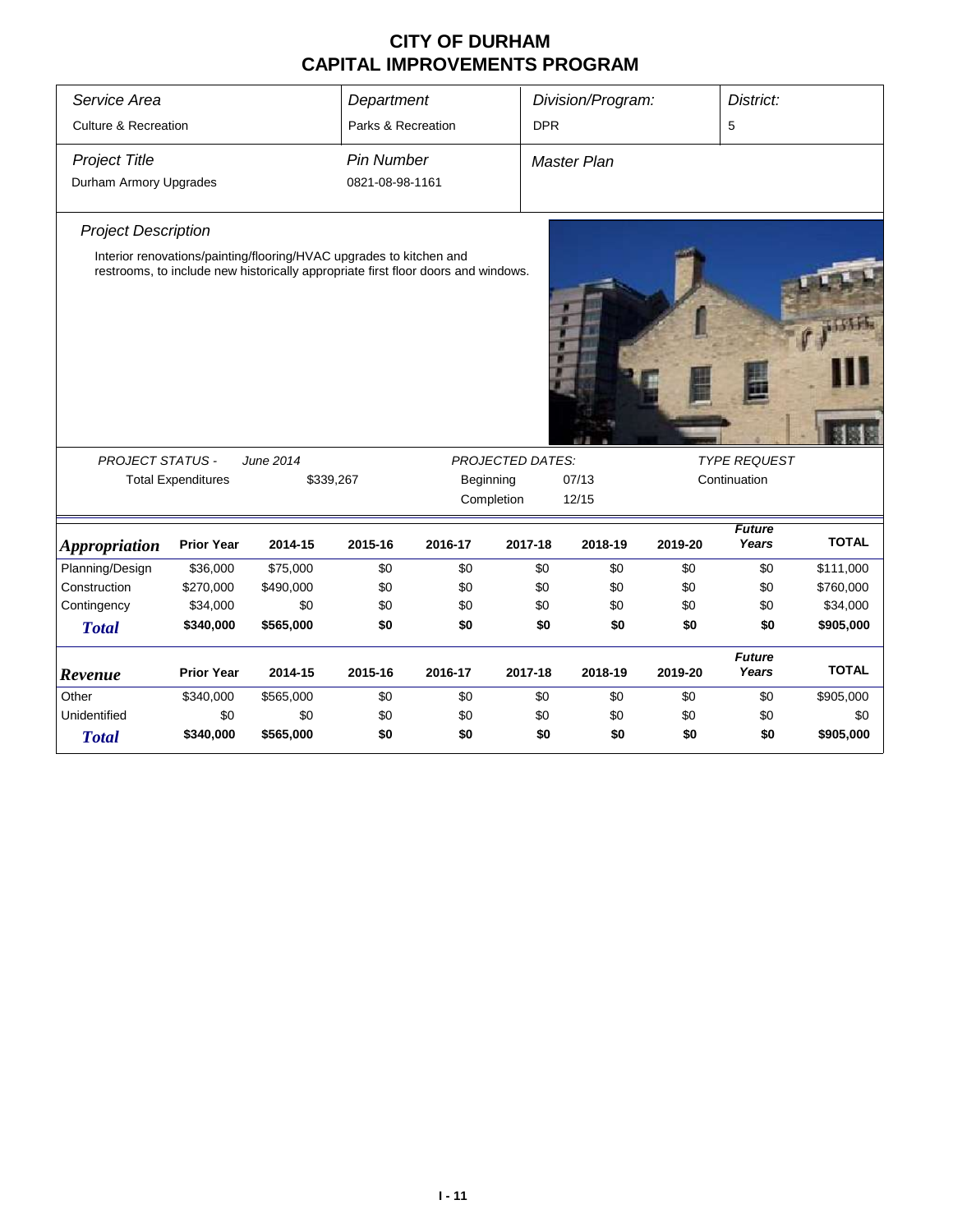| Service Area                         |                           |                                                                                    | Department         |           |                         | Division/Program: |            | District:              |              |
|--------------------------------------|---------------------------|------------------------------------------------------------------------------------|--------------------|-----------|-------------------------|-------------------|------------|------------------------|--------------|
|                                      |                           |                                                                                    |                    |           |                         |                   |            |                        |              |
| <b>Culture &amp; Recreation</b>      |                           |                                                                                    | Parks & Recreation |           | <b>DPR</b>              |                   |            | 1                      |              |
| <b>Project Title</b>                 |                           |                                                                                    | <b>Pin Number</b>  |           |                         | Master Plan       |            |                        |              |
| Edgemont Park - Playground Equipment |                           |                                                                                    | 0831-13-14-9447    |           |                         |                   |            |                        |              |
| <b>Project Description</b>           |                           |                                                                                    |                    |           |                         |                   |            |                        |              |
| new park equipment.                  |                           | FY15 funding is for acquisition of adjoining property lots and the installation of |                    |           |                         |                   |            |                        |              |
| <b>PROJECT STATUS -</b>              |                           | June 2014                                                                          |                    |           | <b>PROJECTED DATES:</b> |                   |            | <b>TYPE REQUEST</b>    |              |
|                                      | <b>Total Expenditures</b> |                                                                                    | \$0                | Beginning |                         | 07/14             | <b>New</b> |                        |              |
|                                      |                           |                                                                                    |                    |           | Completion              | 12/16             |            |                        |              |
| <b>Appropriation</b>                 | <b>Prior Year</b>         | 2014-15                                                                            | 2015-16            | 2016-17   | 2017-18                 | 2018-19           | 2019-20    | <b>Future</b><br>Years | <b>TOTAL</b> |
| Land                                 | \$0                       | \$50,000                                                                           | \$0                | \$0       | \$0                     | \$0               | \$0        | \$0                    | \$50,000     |
| Equip/Furnishings                    | \$0                       | \$150,000                                                                          | \$0                | \$0       | \$0                     | \$0               | \$0        | \$0                    | \$150,000    |
| <b>Total</b>                         | \$0                       | \$200,000                                                                          | \$0                | \$0       | \$0                     | \$0               | \$0        | \$0                    | \$200,000    |
| Revenue                              | <b>Prior Year</b>         | 2014-15                                                                            | 2015-16            | 2016-17   | 2017-18                 | 2018-19           | 2019-20    | <b>Future</b><br>Years | <b>TOTAL</b> |
| <b>Impact Fees</b>                   | \$0                       | \$200,000                                                                          | \$0                | \$0       | \$0                     | \$0               | \$0        | \$0                    | \$200,000    |
| <b>Total</b>                         | \$0                       | \$200,000                                                                          | \$0                | \$0       | \$0                     | \$0               | \$0        | \$0                    | \$200,000    |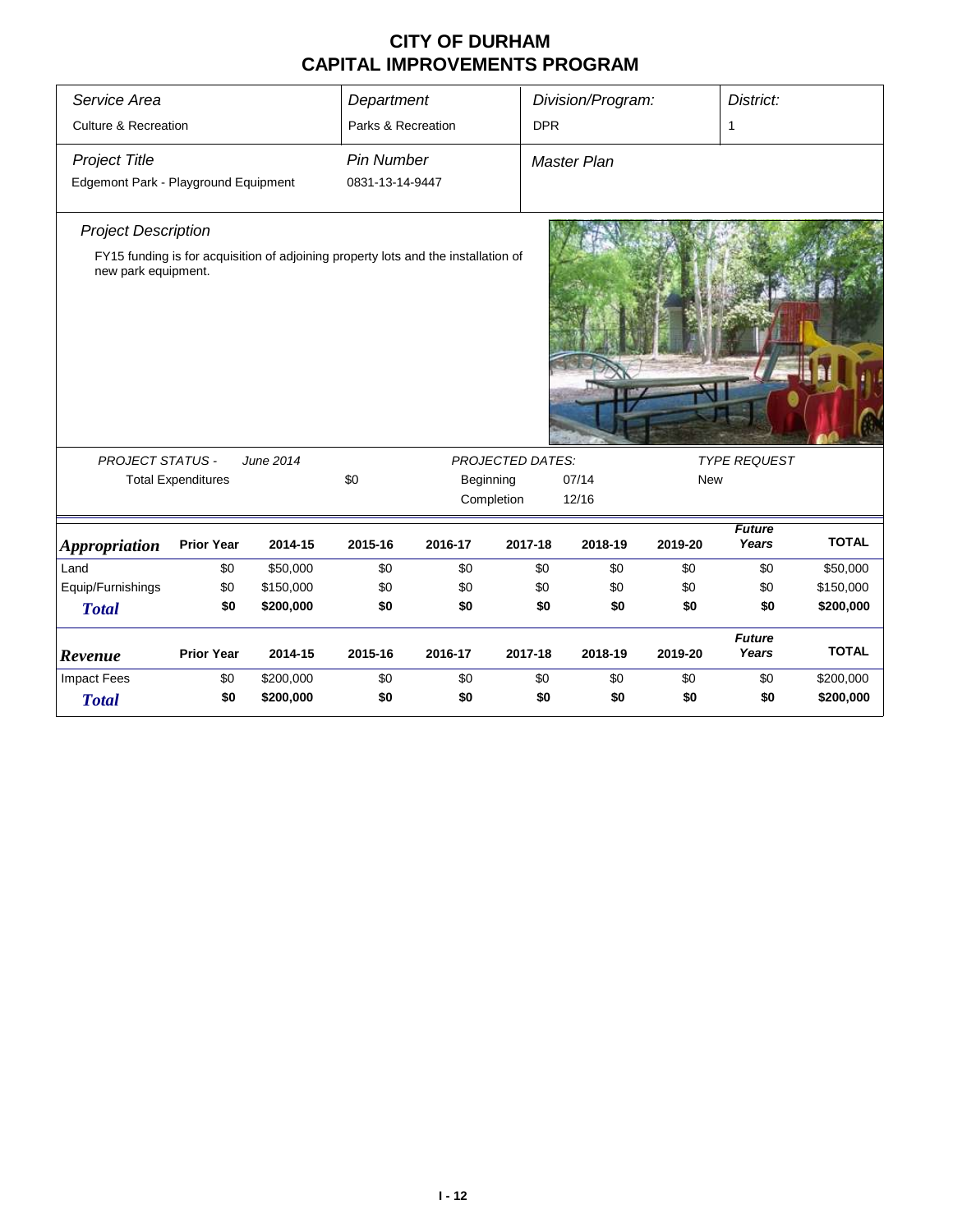| Service Area                              |                           |                                                                                  | Department         |           |                         | Division/Program:                         |            | District:              |              |
|-------------------------------------------|---------------------------|----------------------------------------------------------------------------------|--------------------|-----------|-------------------------|-------------------------------------------|------------|------------------------|--------------|
| <b>Culture &amp; Recreation</b>           |                           |                                                                                  | Parks & Recreation |           | <b>DPR</b>              |                                           |            | 4                      |              |
| <b>Project Title</b>                      |                           |                                                                                  | <b>Pin Number</b>  |           |                         | <b>Master Plan</b>                        |            |                        |              |
| Herndon Park Artificial Turf Soccer Field |                           |                                                                                  |                    |           |                         | Parks & Recreation Facilities Master Plan |            |                        |              |
| <b>Project Description</b>                |                           |                                                                                  |                    |           |                         |                                           |            |                        |              |
| durability and longevity.                 |                           | Funding designated for converting tournament soccer field to artificial turf for |                    |           |                         |                                           |            |                        |              |
|                                           |                           |                                                                                  |                    |           |                         |                                           |            |                        |              |
|                                           |                           |                                                                                  |                    |           |                         |                                           |            |                        |              |
|                                           |                           |                                                                                  |                    |           |                         |                                           |            |                        |              |
|                                           |                           |                                                                                  |                    |           |                         |                                           |            |                        |              |
| <b>PROJECT STATUS -</b>                   |                           | June 2014                                                                        |                    |           | <b>PROJECTED DATES:</b> |                                           |            | <b>TYPE REQUEST</b>    |              |
|                                           | <b>Total Expenditures</b> |                                                                                  | \$0                | Beginning |                         | 07/14                                     | <b>New</b> |                        |              |
|                                           |                           |                                                                                  |                    |           | Completion              | 12/16                                     |            |                        |              |
| <b>Appropriation</b>                      | <b>Prior Year</b>         | 2014-15                                                                          | 2015-16            | 2016-17   | 2017-18                 | 2018-19                                   | 2019-20    | <b>Future</b><br>Years | <b>TOTAL</b> |
| Construction                              | \$0                       | \$900,000                                                                        | \$0                | \$0       | \$0                     | \$0                                       | \$0        | \$0                    | \$900,000    |
| <b>Total</b>                              | \$0                       | \$900,000                                                                        | \$0                | \$0       | \$0                     | \$0                                       | \$0        | \$0                    | \$900,000    |
| Revenue                                   | <b>Prior Year</b>         | 2014-15                                                                          | 2015-16            | 2016-17   | 2017-18                 | 2018-19                                   | 2019-20    | <b>Future</b><br>Years | <b>TOTAL</b> |
| <b>Impact Fees</b>                        | \$0                       | \$900,000                                                                        | \$0                | \$0       | \$0                     | \$0                                       | \$0        | \$0                    | \$900,000    |
| <b>Total</b>                              | \$0                       | \$900,000                                                                        | \$0                | \$0       | \$0                     | \$0                                       | \$0        | \$0                    | \$900,000    |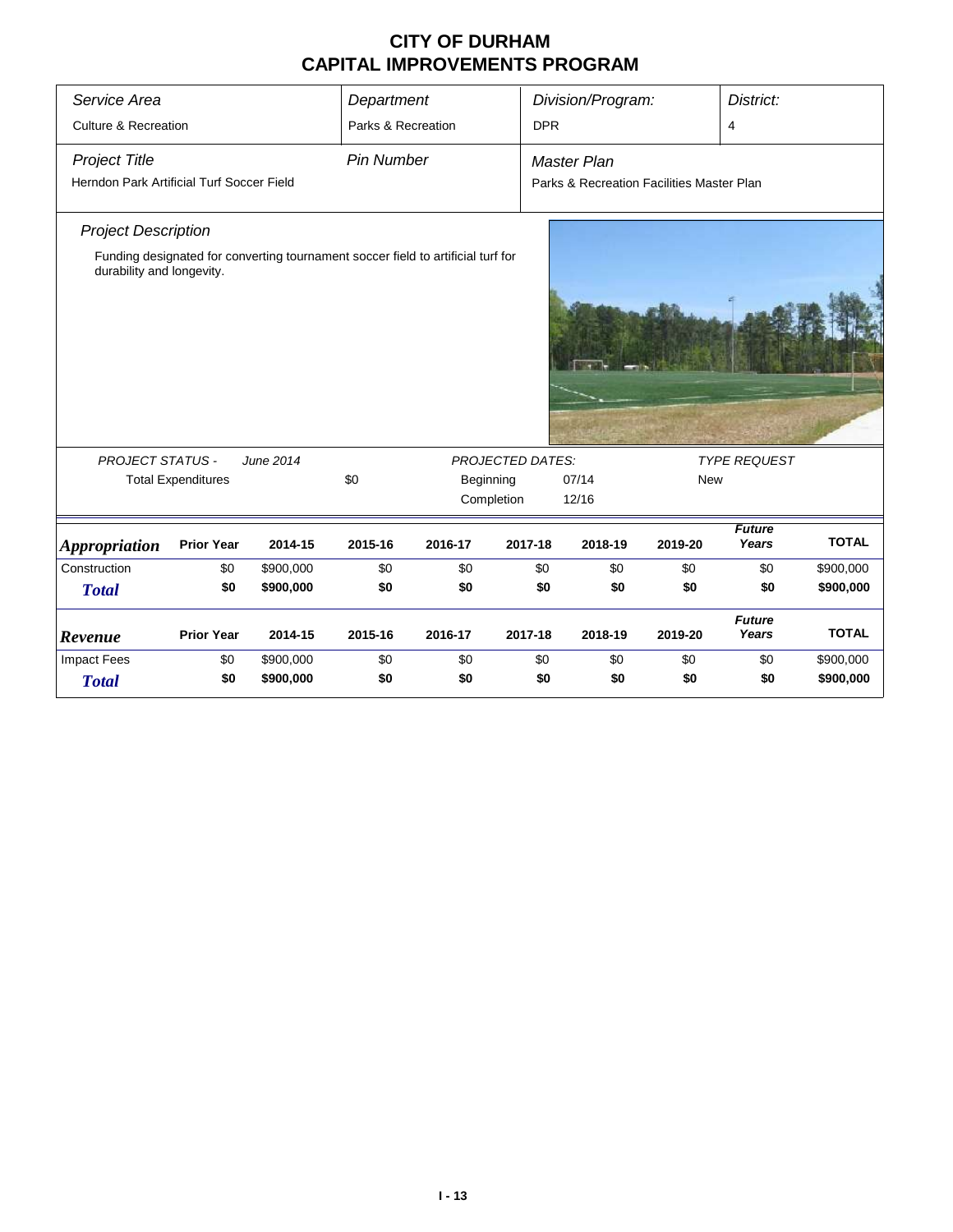| Service Area                    |                           | Department | Division/Program:<br>District: |                                                                                                                                                                                                                                              |                         |                                           |         |                        |              |
|---------------------------------|---------------------------|------------|--------------------------------|----------------------------------------------------------------------------------------------------------------------------------------------------------------------------------------------------------------------------------------------|-------------------------|-------------------------------------------|---------|------------------------|--------------|
| <b>Culture &amp; Recreation</b> |                           |            | <b>General Services</b>        |                                                                                                                                                                                                                                              |                         | Development                               |         | All                    |              |
| <b>Project Title</b>            |                           |            | <b>Pin Number</b>              |                                                                                                                                                                                                                                              |                         | <b>Master Plan</b>                        |         |                        |              |
| <b>Park Renovations</b>         |                           |            | 0820-13-12-7943                |                                                                                                                                                                                                                                              |                         |                                           |         |                        |              |
|                                 |                           |            |                                |                                                                                                                                                                                                                                              |                         | Parks & Recreation Facilities Master Plan |         |                        |              |
| <b>Project Description</b>      |                           |            |                                |                                                                                                                                                                                                                                              |                         |                                           |         |                        |              |
| Boundaries.                     |                           |            |                                | Park renovations are currently in progress to bring parks up to level-of-service<br>or safety standards. Parks include but are not limited to Campus Hills, Duke,<br>East End, Cook Road, Forest Hills, Northgate, Rock Quarry, and Southern |                         |                                           |         |                        |              |
| <b>PROJECT STATUS -</b>         |                           | June 2014  |                                |                                                                                                                                                                                                                                              | <b>PROJECTED DATES:</b> |                                           |         | <b>TYPE REQUEST</b>    |              |
|                                 | <b>Total Expenditures</b> | \$189,646  |                                | Beginning                                                                                                                                                                                                                                    |                         | 07/04                                     |         | Continuation           |              |
|                                 |                           |            |                                | Completion                                                                                                                                                                                                                                   |                         | 06/15                                     |         |                        |              |
|                                 |                           |            |                                |                                                                                                                                                                                                                                              |                         |                                           |         |                        |              |
| <i><b>Appropriation</b></i>     | <b>Prior Year</b>         | 2014-15    | 2015-16                        | 2016-17                                                                                                                                                                                                                                      | 2017-18                 | 2018-19                                   | 2019-20 | <b>Future</b><br>Years | <b>TOTAL</b> |
| Planning/Design                 | \$1,075,127               | \$0        | \$0                            | \$0                                                                                                                                                                                                                                          | \$0                     | \$0                                       | \$0     | \$0                    | \$1,075,127  |
| Land                            | \$0                       | \$0        | \$0                            | \$0                                                                                                                                                                                                                                          | \$0                     | \$0                                       | \$0     | \$0                    | \$0          |
| Construction                    | \$137,167                 | \$0        | \$0                            | \$0                                                                                                                                                                                                                                          | \$0                     | \$0                                       | \$0     | \$0                    | \$137,167    |
| Equip/Furnishings               | \$9,996                   | \$0        | \$0                            | \$0                                                                                                                                                                                                                                          | \$0                     | \$0                                       | \$0     | \$0                    | \$9,996      |
| Contingency                     | \$20,999                  | \$0        | \$0                            | \$0                                                                                                                                                                                                                                          | \$0                     | \$0                                       | \$0     | \$0                    | \$20,999     |
| <b>Total</b>                    | \$1,243,289               | \$0        | \$0                            | \$0                                                                                                                                                                                                                                          | \$0                     | \$0                                       | \$0     | \$0                    | \$1,243,289  |
| Revenue                         | <b>Prior Year</b>         | 2014-15    | 2015-16                        | 2016-17                                                                                                                                                                                                                                      | 2017-18                 | 2018-19                                   | 2019-20 | <b>Future</b><br>Years | <b>TOTAL</b> |
| Pay-As-You-Go                   | \$0                       | \$0        | \$0                            | \$0                                                                                                                                                                                                                                          | \$0                     | \$0                                       | \$0     | \$0                    | \$0          |
| <b>GOB Authorized</b>           | \$480,890                 | \$0        | \$0                            | \$0                                                                                                                                                                                                                                          | \$0                     | \$0                                       | \$0     | \$0                    | \$480,890    |
| <b>GOB Unauthorize</b>          | \$0                       | \$0        | \$0                            | \$0                                                                                                                                                                                                                                          | \$0                     | \$0                                       | \$0     | \$0                    | \$0          |
| <b>Rev Authorized</b>           | \$0                       | \$0        | \$0                            | \$0                                                                                                                                                                                                                                          | \$0                     | \$0                                       | \$0     | \$0                    | \$0          |
| <b>Rev Unauthorized</b>         | \$0                       | \$0        | \$0                            | \$0                                                                                                                                                                                                                                          | \$0                     | \$0                                       | \$0     | \$0                    | \$0          |
| <b>Installment Sales</b>        | \$0                       | \$0        | \$0                            | \$0                                                                                                                                                                                                                                          | \$0                     | \$0                                       | \$0     | \$0                    | \$0          |
| <b>Impact Fees</b>              | \$241,000                 | \$0        | \$0                            | \$0                                                                                                                                                                                                                                          | \$0                     | \$0                                       | \$0     | \$0                    | \$241,000    |
| Intergovernmental               | \$422,589                 | \$0        | \$0                            | \$0                                                                                                                                                                                                                                          | \$0                     | \$0                                       | \$0     | \$0                    | \$422,589    |
| Other                           | \$98,810                  | \$0        | \$0                            | \$0                                                                                                                                                                                                                                          | \$0                     | \$0                                       | \$0     | \$0                    | \$98,810     |
| Unidentified                    | \$0                       | \$0        | \$0                            | \$0                                                                                                                                                                                                                                          | \$0                     | \$0                                       | \$0     | \$0                    | \$0          |
| <b>Total</b>                    | \$1,243,289               | \$0        | \$0                            | \$0                                                                                                                                                                                                                                          | \$0                     | \$0                                       | \$0     | \$0                    | \$1,243,289  |
| <b>Operating</b>                | <b>Prior Year</b>         | 2014-15    | 2015-16                        | 2016-17                                                                                                                                                                                                                                      | 2017-18                 | 2018-19                                   | 2019-20 | <b>Future</b><br>Years | <b>TOTAL</b> |
| Capital Outlay                  | \$0                       | \$0        | \$0                            | \$0                                                                                                                                                                                                                                          | \$0                     | \$0                                       | \$0     | \$0                    | \$0          |
| Maint/Operations                | \$51,000                  | \$0        | \$0                            | \$0                                                                                                                                                                                                                                          | \$0                     | \$0                                       | \$0     | \$0                    | \$51,000     |
| Personnel                       | \$0                       | \$0        | \$0                            | \$0                                                                                                                                                                                                                                          | \$0                     | \$0                                       | \$0     | \$0                    | \$0          |
| <b>Total</b>                    | \$51,000                  | \$0        | \$0                            | \$0                                                                                                                                                                                                                                          | \$0                     | \$0                                       | \$0     | \$0                    | \$51,000     |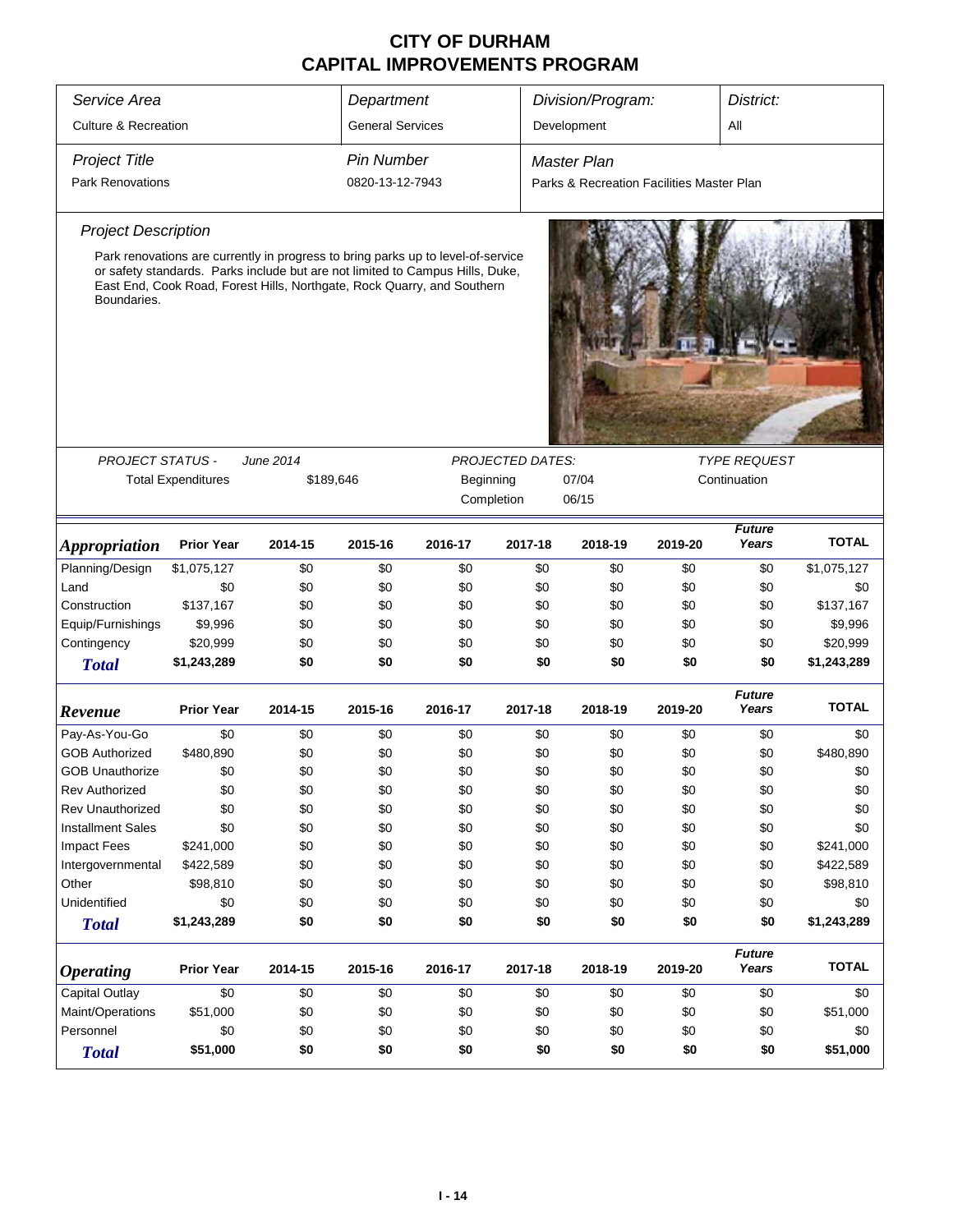| Service Area                            |                                                                                                                                |           | Department        |                            |                         | Division/Program:  |         | District:              |              |
|-----------------------------------------|--------------------------------------------------------------------------------------------------------------------------------|-----------|-------------------|----------------------------|-------------------------|--------------------|---------|------------------------|--------------|
| <b>Culture &amp; Recreation</b>         |                                                                                                                                |           |                   | Economic & Workforce Devel |                         |                    |         | All                    |              |
| <b>Project Title</b><br>Public Art Fund |                                                                                                                                |           | <b>Pin Number</b> |                            |                         | <b>Master Plan</b> |         |                        |              |
| <b>Project Description</b>              | Continues dedicated funds for city public art. Annually, a portion of CIP project<br>funding is appropriated for this purpose. |           |                   |                            |                         |                    |         |                        |              |
| <b>PROJECT STATUS -</b>                 |                                                                                                                                | June 2014 |                   |                            | <b>PROJECTED DATES:</b> |                    |         | <b>TYPE REQUEST</b>    |              |
|                                         | <b>Total Expenditures</b>                                                                                                      |           | \$0               | Beginning                  |                         | 11/12              |         | Continuation           |              |
|                                         |                                                                                                                                |           |                   |                            | Completion              | 05/24              |         |                        |              |
| <b>Appropriation</b>                    | <b>Prior Year</b>                                                                                                              | 2014-15   | 2015-16           | 2016-17                    | 2017-18                 | 2018-19            | 2019-20 | <b>Future</b><br>Years | <b>TOTAL</b> |
| Planning/Design                         | \$20,000                                                                                                                       | \$10,000  | \$0               | \$0                        | \$0                     | \$0                | \$0     | \$0                    | \$30,000     |
| <b>Total</b>                            | \$20,000                                                                                                                       | \$10,000  | \$0               | \$0                        | \$0                     | \$0                | \$0     | \$0                    | \$30,000     |
| Revenue                                 | <b>Prior Year</b>                                                                                                              | 2014-15   | 2015-16           | 2016-17                    | 2017-18                 | 2018-19            | 2019-20 | <b>Future</b><br>Years | <b>TOTAL</b> |
| Pay-As-You-Go                           | \$10,000                                                                                                                       | \$5,000   | \$0               | \$0                        | \$0                     | \$0                | \$0     | \$0                    | \$15,000     |
| Other                                   | \$10,000                                                                                                                       | \$5,000   | \$0               | \$0                        | \$0                     | \$0                | \$0     | \$0                    | \$15,000     |
| <b>Total</b>                            | \$20,000                                                                                                                       | \$10,000  | \$0               | \$0                        | \$0                     | \$0                | \$0     | \$0                    | \$30,000     |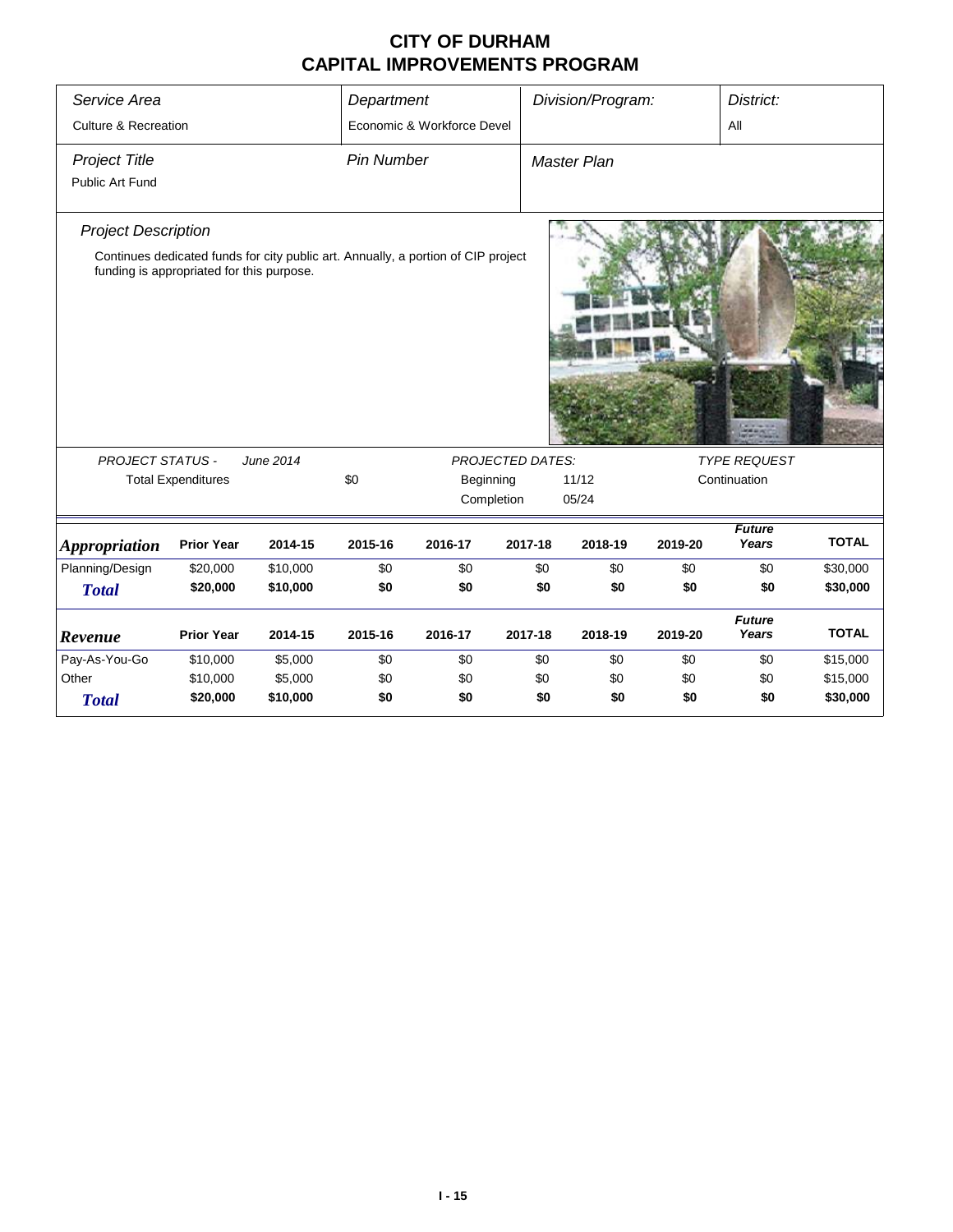| Service Area                          |                                                                                                                                                          |           | Department                                    |         | Division/Program:<br>District: |                                            |         |                        |              |  |  |  |
|---------------------------------------|----------------------------------------------------------------------------------------------------------------------------------------------------------|-----------|-----------------------------------------------|---------|--------------------------------|--------------------------------------------|---------|------------------------|--------------|--|--|--|
| <b>Culture &amp; Recreation</b>       |                                                                                                                                                          |           | Parks & Recreation                            |         |                                | Park Planning                              |         | 2,4                    |              |  |  |  |
|                                       |                                                                                                                                                          |           |                                               |         |                                |                                            |         |                        |              |  |  |  |
| <b>Project Title</b>                  |                                                                                                                                                          |           | <b>Pin Number</b>                             |         |                                | <b>Master Plan</b>                         |         |                        |              |  |  |  |
| Sports Facilities Lighting Package    |                                                                                                                                                          |           |                                               |         |                                | Parks and Recreation Master Plan 2003-2013 |         |                        |              |  |  |  |
| <b>Project Description</b>            |                                                                                                                                                          |           |                                               |         |                                |                                            |         |                        |              |  |  |  |
|                                       | Lighting for currently unlit tennis courts and athletic fields or repairing existing                                                                     |           |                                               |         |                                |                                            |         |                        |              |  |  |  |
|                                       | but outdated or broken lights at high-use parks. This will increase the hours of<br>use for all of these facilities and allow more citizen playing time. |           |                                               |         |                                |                                            |         |                        |              |  |  |  |
|                                       |                                                                                                                                                          |           |                                               |         |                                |                                            |         |                        |              |  |  |  |
| <b>PROJECT STATUS -</b>               |                                                                                                                                                          | June 2014 |                                               |         | <b>PROJECTED DATES:</b>        |                                            |         | <b>TYPE REQUEST</b>    |              |  |  |  |
|                                       | <b>Total Expenditures</b>                                                                                                                                |           | \$510,878<br>06/12<br>Beginning<br>Completion |         |                                |                                            |         | Continuation           |              |  |  |  |
|                                       |                                                                                                                                                          |           |                                               |         |                                | 12/14                                      |         |                        |              |  |  |  |
| <i><b>Appropriation</b></i>           | <b>Prior Year</b>                                                                                                                                        | 2014-15   | 2015-16                                       | 2016-17 | 2017-18                        | 2018-19                                    | 2019-20 | <b>Future</b><br>Years | <b>TOTAL</b> |  |  |  |
| Planning/Design                       | \$50,000                                                                                                                                                 | \$0       | \$0                                           | \$0     | \$0                            | \$0                                        | \$0     | \$0                    | \$50,000     |  |  |  |
| Land                                  | \$0                                                                                                                                                      | \$0       | \$0                                           | \$0     | \$0                            | \$0                                        | \$0     | \$0                    | \$0          |  |  |  |
| Construction                          | \$550,000                                                                                                                                                | \$0       | \$0                                           | \$0     | \$0                            | \$0                                        | \$0     | \$0                    | \$550,000    |  |  |  |
| Equip/Furnishings                     | \$0                                                                                                                                                      | \$0       | \$0                                           | \$0     | \$0                            | \$0                                        | \$0     | \$0                    | \$0          |  |  |  |
| Contingency                           | \$0                                                                                                                                                      | \$0       | \$0                                           | \$0     | \$0                            | \$0                                        | \$0     | \$0                    | \$0          |  |  |  |
| <b>Total</b>                          | \$600,000                                                                                                                                                | \$0       | \$0                                           | \$0     | \$0                            | \$0                                        | \$0     | \$0                    | \$600,000    |  |  |  |
| Revenue                               | <b>Prior Year</b>                                                                                                                                        | 2014-15   | 2015-16                                       | 2016-17 | 2017-18                        | 2018-19                                    | 2019-20 | <b>Future</b><br>Years | <b>TOTAL</b> |  |  |  |
| Pay-As-You-Go                         | \$0                                                                                                                                                      | \$0       | \$0                                           | \$0     | \$0                            | \$0                                        | \$0     | \$0                    | \$0          |  |  |  |
| <b>GOB Authorized</b>                 | \$0                                                                                                                                                      | \$0       | \$0                                           | \$0     | \$0                            | \$0                                        | \$0     | \$0                    | \$0          |  |  |  |
| <b>GOB Unauthorize</b>                | \$0                                                                                                                                                      | \$0       | \$0                                           | \$0     | \$0                            | \$0                                        | \$0     | \$0                    | \$0          |  |  |  |
| <b>Rev Authorized</b>                 | \$0                                                                                                                                                      | \$0       | \$0                                           | \$0     | \$0                            | \$0                                        | \$0     | \$0                    | \$0          |  |  |  |
| Rev Unauthorized                      | \$0                                                                                                                                                      | \$0       | \$0                                           | \$0     | \$0                            | \$0                                        | \$0     | \$0                    | \$0          |  |  |  |
| <b>Installment Sales</b>              | \$300,000                                                                                                                                                | \$0       | \$0                                           | \$0     | \$0                            | \$0                                        | \$0     | \$0                    | \$300,000    |  |  |  |
| <b>Impact Fees</b>                    | \$300,000                                                                                                                                                | \$0       | \$0                                           | \$0     | \$0                            | \$0                                        | \$0     | \$0                    | \$300,000    |  |  |  |
| Intergovernmental                     | \$0                                                                                                                                                      | \$0       | \$0                                           | \$0     | \$0                            | \$0                                        | \$0     | \$0                    | \$0          |  |  |  |
| Other                                 | \$0                                                                                                                                                      | \$0       | \$0                                           | \$0     | \$0                            | \$0                                        | \$0     | \$0                    | \$0          |  |  |  |
| Unidentified                          | \$0                                                                                                                                                      | \$0       | \$0                                           | \$0     | \$0                            | \$0                                        | \$0     | \$0                    | \$0          |  |  |  |
| <b>Total</b>                          | \$600,000                                                                                                                                                | \$0       | \$0                                           | \$0     | \$0                            | \$0                                        | \$0     | \$0                    | \$600,000    |  |  |  |
| <b>Operating</b>                      | <b>Prior Year</b>                                                                                                                                        | 2014-15   | 2015-16                                       | 2016-17 | 2017-18                        | 2018-19                                    | 2019-20 | <b>Future</b><br>Years | <b>TOTAL</b> |  |  |  |
| <b>Capital Outlay</b>                 | \$0                                                                                                                                                      | \$0       | \$0                                           | \$0     | \$0                            | \$0                                        | \$0     | \$0                    | \$0          |  |  |  |
| Maint/Operations                      | \$3,500<br>\$5,500<br>\$3,000<br>\$3,500                                                                                                                 |           |                                               |         | \$3,500                        | \$0                                        | \$0     | \$0                    | \$19,000     |  |  |  |
| \$0<br>\$0<br>Personnel<br>\$0<br>\$0 |                                                                                                                                                          |           |                                               |         | \$0                            | \$0                                        | \$0     | \$0                    | \$0          |  |  |  |
| <b>Total</b>                          | \$5,500                                                                                                                                                  | \$3,000   | \$3,500                                       | \$3,500 | \$3,500                        | \$0                                        | \$0     | \$0                    | \$19,000     |  |  |  |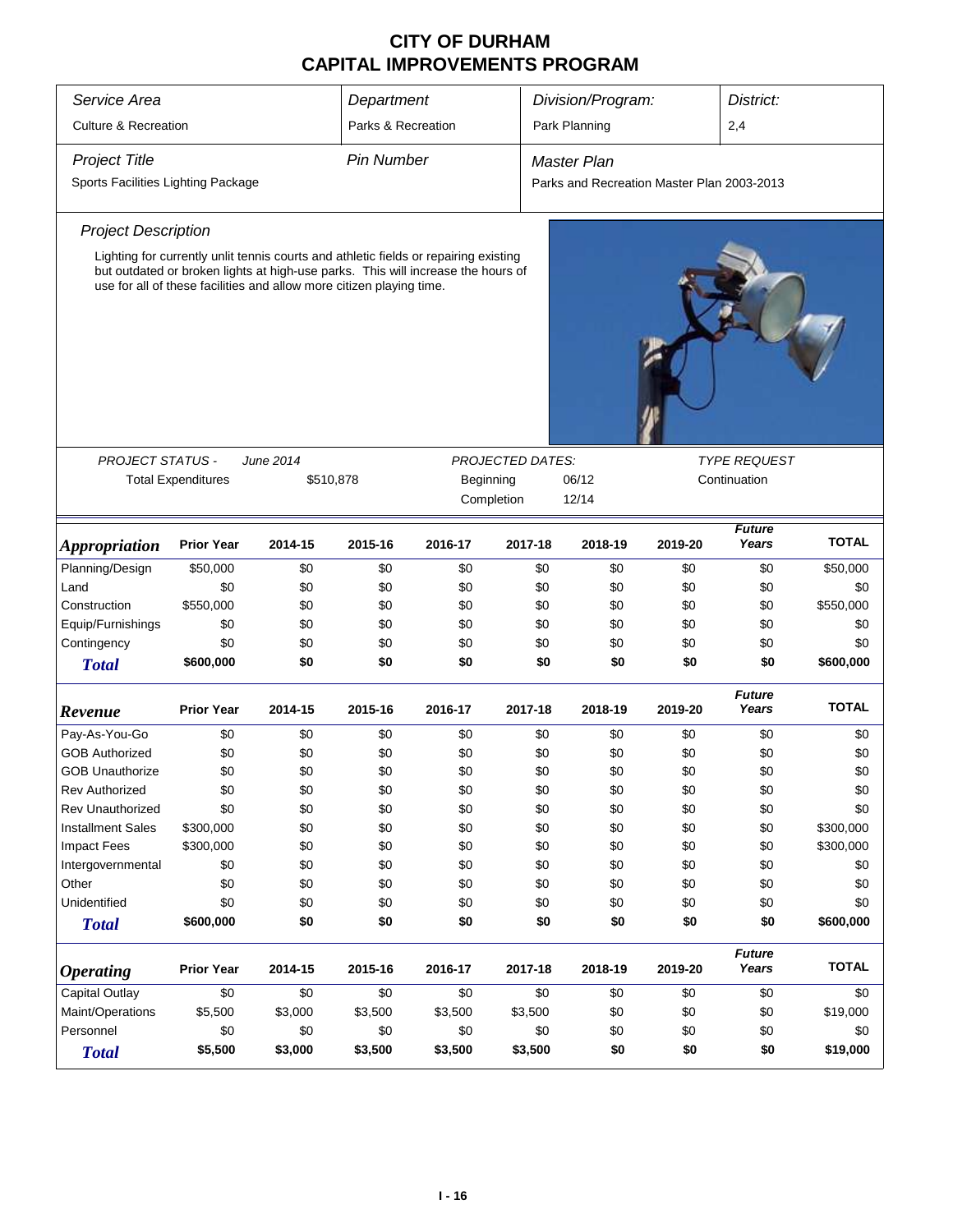| Service Area                    |                           |                                                                          | Department         |                                                                                                                                                               |                         | Division/Program:                         |                                    | District:              |                 |
|---------------------------------|---------------------------|--------------------------------------------------------------------------|--------------------|---------------------------------------------------------------------------------------------------------------------------------------------------------------|-------------------------|-------------------------------------------|------------------------------------|------------------------|-----------------|
| <b>Culture &amp; Recreation</b> |                           |                                                                          | Parks & Recreation |                                                                                                                                                               |                         | Development                               |                                    | All                    |                 |
| <b>Project Title</b>            |                           |                                                                          | <b>Pin Number</b>  |                                                                                                                                                               |                         | <b>Master Plan</b>                        |                                    |                        |                 |
| System Wide Park Security       |                           |                                                                          |                    |                                                                                                                                                               |                         | Parks & Recreation Facilities Master Plan |                                    |                        |                 |
| <b>Project Description</b>      |                           |                                                                          |                    |                                                                                                                                                               |                         |                                           |                                    |                        |                 |
| System Wide Park Gates)         |                           | as needed in many City parks to increase park security. (formerly titled |                    | This project will provide (1) gates, (2) security lights, (3) security electronic<br>equipment, (4) access roadway improvements, or (5) vegetation management |                         | N0                                        | <b>Picture</b><br><b>Available</b> |                        |                 |
|                                 |                           |                                                                          |                    |                                                                                                                                                               |                         |                                           |                                    |                        |                 |
| <b>PROJECT STATUS -</b>         |                           | June 2014                                                                |                    |                                                                                                                                                               | <b>PROJECTED DATES:</b> |                                           |                                    | <i>TYPE REQUEST</i>    |                 |
|                                 | <b>Total Expenditures</b> | \$179,169                                                                |                    | Beginning                                                                                                                                                     | 07/06                   |                                           | Continuation                       |                        |                 |
|                                 |                           |                                                                          |                    | Completion                                                                                                                                                    |                         | 09/15                                     |                                    |                        |                 |
| <b>Appropriation</b>            | <b>Prior Year</b>         | 2014-15                                                                  | 2015-16            | 2016-17                                                                                                                                                       | 2017-18                 | 2018-19                                   | 2019-20                            | Future<br>Years        | <b>TOTAL</b>    |
| Planning/Design                 | \$30,000                  | \$0                                                                      | \$0                | \$0                                                                                                                                                           | \$0                     | \$0                                       | \$0                                | \$0                    | \$30,000        |
| Land                            | \$0                       | \$0                                                                      | \$0                | \$0                                                                                                                                                           | \$0                     | \$0                                       | \$0                                | \$0                    | \$0             |
| Construction                    | \$720,000                 | \$0                                                                      | \$0                | \$0                                                                                                                                                           | \$0                     | \$0                                       | \$0                                | \$0                    | \$720,000       |
| Equip/Furnishings               | \$0                       | \$0                                                                      | \$0                | \$0                                                                                                                                                           | \$0                     | \$0                                       | \$0                                | \$0                    | \$0             |
| Contingency                     | \$0                       | \$0                                                                      | \$0                | \$0                                                                                                                                                           | \$0                     | \$0                                       | \$0                                | \$0                    | \$0             |
| <b>Total</b>                    | \$750,000                 | \$0                                                                      | \$0                | \$0                                                                                                                                                           | \$0                     | \$0                                       | \$0                                | \$0                    | \$750,000       |
| Revenue                         | <b>Prior Year</b>         | 2014-15                                                                  | 2015-16            | 2016-17                                                                                                                                                       | 2017-18                 | 2018-19                                   | 2019-20                            | <b>Future</b><br>Years | <b>TOTAL</b>    |
| Pay-As-You-Go                   | \$0                       | \$0                                                                      | \$0                | \$0                                                                                                                                                           | \$0                     | \$0                                       | \$0                                | \$0                    | \$0             |
| <b>GOB Authorized</b>           | \$750,000                 | \$0                                                                      | \$0                | \$0                                                                                                                                                           | \$0                     | \$0                                       | \$0                                | \$0                    | \$750,000       |
| <b>GOB Unauthorize</b>          | \$0                       | \$0                                                                      | \$0                | \$0                                                                                                                                                           | \$0                     | \$0                                       | \$0                                | \$0                    | \$0             |
| <b>Rev Authorized</b>           | \$0                       | \$0                                                                      | \$0                | \$0                                                                                                                                                           | \$0                     | \$0                                       | \$0                                | \$0                    | \$0             |
| <b>Rev Unauthorized</b>         | \$0                       | \$0                                                                      | \$0                | \$0                                                                                                                                                           | \$0                     | \$0                                       | \$0                                | \$0                    | \$0             |
| <b>Installment Sales</b>        | \$0                       | \$0                                                                      | \$0                | \$0                                                                                                                                                           | \$0                     | \$0                                       | \$0                                | \$0                    | \$0             |
| <b>Impact Fees</b>              | \$0                       | \$0                                                                      | \$0                | \$0                                                                                                                                                           | \$0                     | \$0                                       | \$0                                | \$0                    | \$0             |
| Intergovernmental               | \$0                       | \$0                                                                      | \$0                | \$0                                                                                                                                                           | \$0                     | \$0                                       | \$0                                | \$0                    | \$0             |
| Other                           | \$0                       | \$0                                                                      | \$0                | \$0                                                                                                                                                           | \$0                     | \$0                                       | \$0                                | \$0                    | \$0             |
| Unidentified                    | \$0                       | \$0                                                                      | \$0                | \$0                                                                                                                                                           | \$0                     | \$0                                       | \$0                                | \$0                    | \$0             |
| <b>Total</b>                    | \$750,000                 | \$0                                                                      | \$0                | \$0                                                                                                                                                           | \$0                     | \$0                                       | \$0                                | \$0                    | \$750,000       |
| <b>Operating</b>                | <b>Prior Year</b>         | 2014-15                                                                  | 2015-16            | 2016-17                                                                                                                                                       | 2017-18                 | 2018-19                                   | 2019-20                            | <b>Future</b><br>Years | <b>TOTAL</b>    |
| Capital Outlay                  |                           |                                                                          | \$0                | \$0                                                                                                                                                           | \$0                     | \$0                                       | \$0                                | \$0                    | \$0             |
|                                 | \$0                       |                                                                          |                    |                                                                                                                                                               |                         |                                           |                                    |                        |                 |
|                                 |                           | \$0                                                                      |                    | \$0                                                                                                                                                           |                         |                                           |                                    | \$0                    |                 |
| Maint/Operations<br>Personnel   | \$28,000<br>\$0           | \$0<br>\$0                                                               | \$0<br>\$0         | \$0                                                                                                                                                           | \$0<br>\$0              | \$0<br>\$0                                | \$0<br>\$0                         | \$0                    | \$28,000<br>\$0 |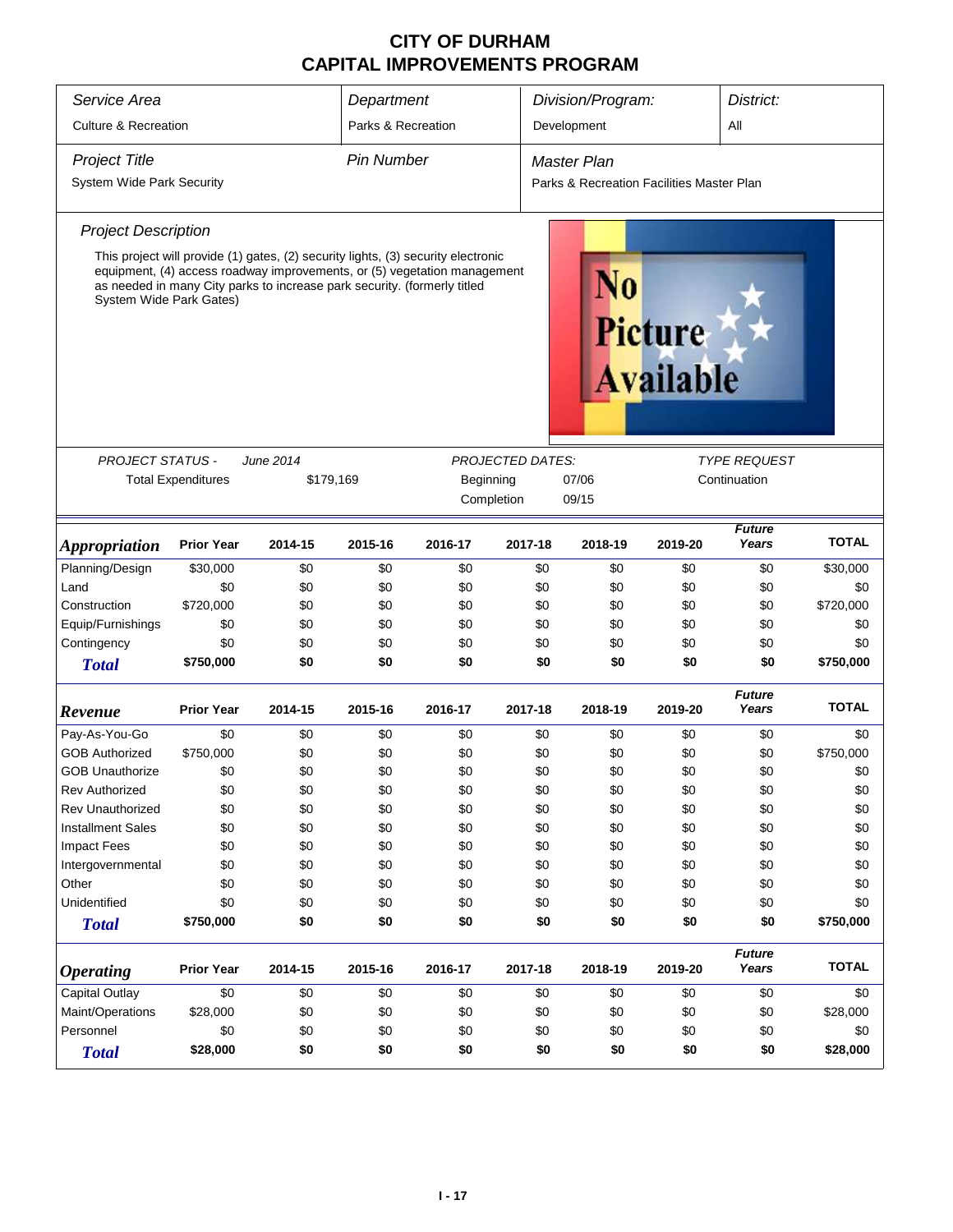| Service Area                    |                           | Department       |                         |                                                                                                                                                       |                         | Division/Program:                     |         | District:              |              |  |
|---------------------------------|---------------------------|------------------|-------------------------|-------------------------------------------------------------------------------------------------------------------------------------------------------|-------------------------|---------------------------------------|---------|------------------------|--------------|--|
| <b>Culture &amp; Recreation</b> |                           |                  | <b>General Services</b> |                                                                                                                                                       |                         | Development                           |         | All                    |              |  |
| <b>Project Title</b>            |                           |                  | <b>Pin Number</b>       |                                                                                                                                                       |                         | Master Plan                           |         |                        |              |  |
| <b>Third Fork Creek Trail</b>   |                           |                  | 0820-14-33-0394         |                                                                                                                                                       |                         | Durham Trails & Greenways Master Plan |         |                        |              |  |
|                                 |                           |                  |                         |                                                                                                                                                       |                         |                                       |         |                        |              |  |
| <b>Project Description</b>      |                           |                  |                         |                                                                                                                                                       |                         |                                       |         |                        |              |  |
| and Greenways)                  |                           |                  |                         | This project continues greenway development authorized through earlier<br>funding and currently in design or under construction. (formerly Open Space |                         |                                       |         |                        |              |  |
|                                 |                           |                  |                         |                                                                                                                                                       |                         |                                       |         |                        |              |  |
| <b>PROJECT STATUS -</b>         |                           | <b>June 2014</b> |                         |                                                                                                                                                       | <b>PROJECTED DATES:</b> |                                       |         | <b>TYPE REQUEST</b>    |              |  |
|                                 | <b>Total Expenditures</b> | \$958,116        |                         | Beginning                                                                                                                                             |                         | 07/04                                 |         | Continuation           |              |  |
|                                 |                           |                  |                         | Completion                                                                                                                                            |                         | 09/14                                 |         |                        |              |  |
|                                 |                           |                  |                         |                                                                                                                                                       |                         |                                       |         | <b>Future</b>          |              |  |
| <i><b>Appropriation</b></i>     | <b>Prior Year</b>         | 2014-15          | 2015-16                 | 2016-17                                                                                                                                               | 2017-18                 | 2018-19                               | 2019-20 | Years                  | <b>TOTAL</b> |  |
| Planning/Design                 | \$373,585                 | \$0              | \$0                     | \$0                                                                                                                                                   | \$0                     | \$0                                   | \$0     | \$0                    | \$373,585    |  |
| Land                            | \$665,255                 | \$0              | \$0                     | \$0                                                                                                                                                   | \$0                     | \$0                                   | \$0     | \$0                    | \$665,255    |  |
| Construction                    | \$5,136,940               | \$0              | \$0                     | \$0                                                                                                                                                   | \$0                     | \$0                                   | \$0     | \$0                    | \$5,136,940  |  |
| Equip/Furnishings               | \$3,342                   | \$0              | \$0                     | \$0                                                                                                                                                   | \$0                     | \$0                                   | \$0     | \$0                    | \$3,342      |  |
| Contingency                     | \$79,676                  | \$0              | \$0                     | \$0                                                                                                                                                   | \$0                     | \$0                                   | \$0     | \$0                    | \$79,676     |  |
| <b>Total</b>                    | \$6,258,798               | \$0              | \$0                     | \$0                                                                                                                                                   | \$0                     | \$0                                   | \$0     | \$0                    | \$6,258,798  |  |
| Revenue                         | <b>Prior Year</b>         | 2014-15          | 2015-16                 | 2016-17                                                                                                                                               | 2017-18                 | 2018-19                               | 2019-20 | <b>Future</b><br>Years | <b>TOTAL</b> |  |
| Pay-As-You-Go                   | \$222,404                 | \$0              | \$0                     | \$0                                                                                                                                                   | \$0                     | \$0                                   | \$0     | \$0                    | \$222,404    |  |
| <b>GOB Authorized</b>           | \$3,348,942               | \$0              | \$0                     | \$0                                                                                                                                                   | \$0                     | \$0                                   | \$0     | \$0                    | \$3,348,942  |  |
| <b>GOB Unauthorize</b>          | \$0                       | \$0              | \$0                     | \$0                                                                                                                                                   | \$0                     | \$0                                   | \$0     | \$0                    | \$0          |  |
| <b>Rev Authorized</b>           | \$0                       | \$0              | \$0                     | \$0                                                                                                                                                   | \$0                     | \$0                                   | \$0     | \$0                    | \$0          |  |
| <b>Rev Unauthorized</b>         | \$0                       | \$0              | \$0                     | \$0                                                                                                                                                   | \$0                     | \$0                                   | \$0     | \$0                    | \$0          |  |
| <b>Installment Sales</b>        | \$0                       | \$0              | \$0                     | \$0                                                                                                                                                   | \$0                     | \$0                                   | \$0     | \$0                    | \$0          |  |
| <b>Impact Fees</b>              | \$2,634,425               | \$0              | \$0                     | \$0                                                                                                                                                   | \$0                     | \$0                                   | \$0     | \$0                    | \$2,634,425  |  |
| Intergovernmental               | \$53,027                  | \$0              | \$0                     | \$0                                                                                                                                                   | \$0                     | \$0                                   | \$0     | \$0                    | \$53,027     |  |
| Other                           | \$0                       | \$0              | \$0                     | \$0                                                                                                                                                   | \$0                     | \$0                                   | \$0     | \$0                    | \$0          |  |
| Unidentified                    | \$0                       | \$0              | \$0                     | \$0                                                                                                                                                   | \$0                     | \$0                                   | \$0     | \$0                    | \$0          |  |
|                                 | \$6,258,798               | \$0              | \$0                     | \$0                                                                                                                                                   | \$0                     | \$0                                   | \$0     | \$0                    | \$6,258,798  |  |
| <b>Total</b>                    |                           |                  |                         |                                                                                                                                                       |                         |                                       |         |                        |              |  |
| <b>Operating</b>                | <b>Prior Year</b>         | 2014-15          | 2015-16                 | 2016-17                                                                                                                                               | 2017-18                 | 2018-19                               | 2019-20 | <b>Future</b><br>Years | <b>TOTAL</b> |  |
| Capital Outlay                  | \$0                       | \$0              | \$0                     | \$0                                                                                                                                                   | \$0                     | \$0                                   | \$0     | \$0                    | \$0          |  |
| Maint/Operations                | \$25,000                  | \$0              | \$0                     | \$0                                                                                                                                                   | \$0                     | \$0                                   | \$0     | \$0                    | \$25,000     |  |
| Personnel                       | \$0                       | \$0              | \$0                     | \$0                                                                                                                                                   | \$0                     | \$0                                   | \$0     | \$0                    | \$0          |  |
| <b>Total</b>                    | \$25,000                  | \$0              | \$0                     | \$0                                                                                                                                                   | \$0                     | \$0                                   | \$0     | \$0                    | \$25,000     |  |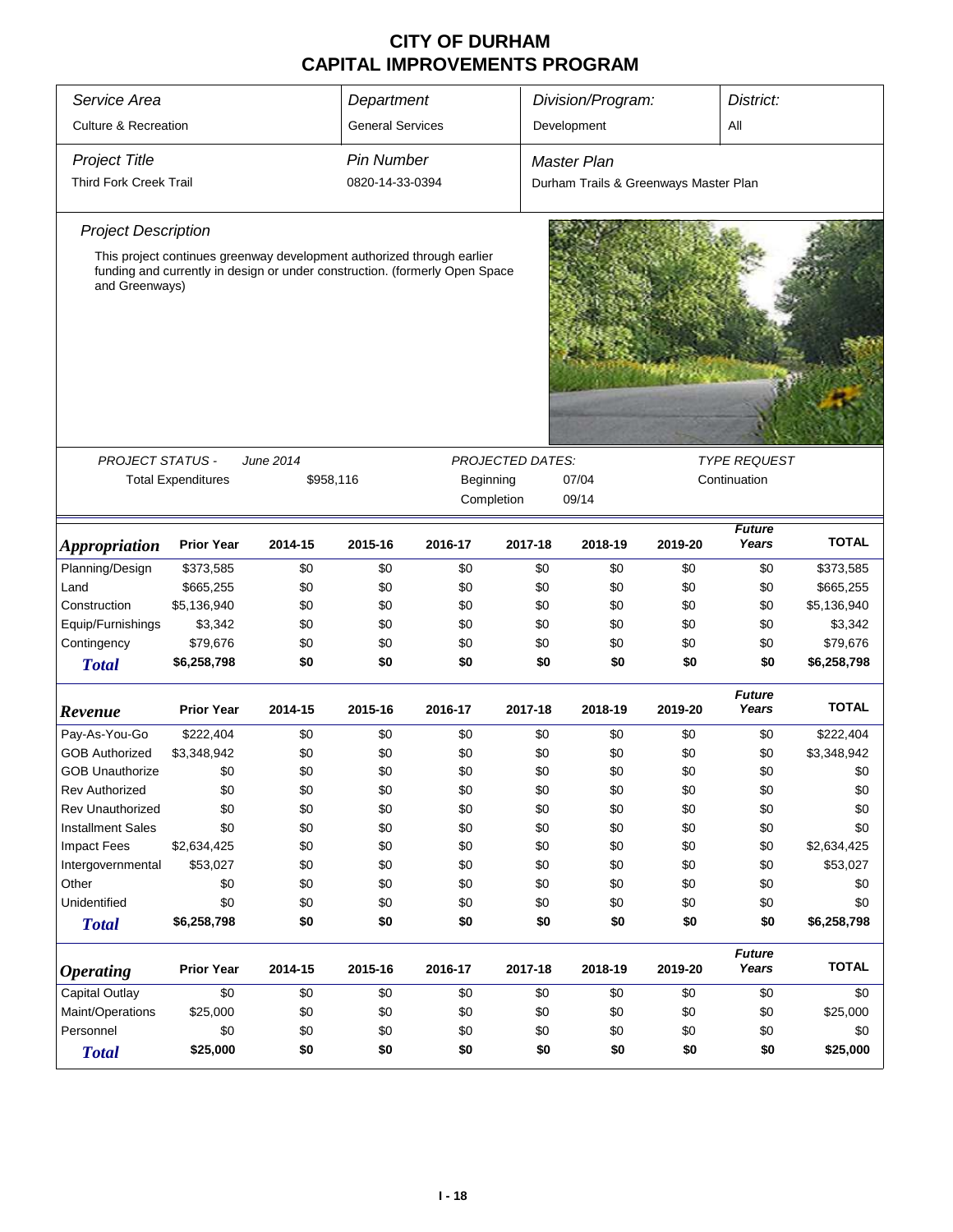| Service Area                                 |                           |                                                                                   | Department         |           |                         | Division/Program:                         |            | District:              |              |
|----------------------------------------------|---------------------------|-----------------------------------------------------------------------------------|--------------------|-----------|-------------------------|-------------------------------------------|------------|------------------------|--------------|
| <b>Culture &amp; Recreation</b>              |                           |                                                                                   | Parks & Recreation |           | <b>DPR</b>              |                                           |            |                        |              |
|                                              |                           |                                                                                   |                    |           |                         |                                           |            | $\mathbf{1}$           |              |
| <b>Project Title</b>                         |                           |                                                                                   | <b>Pin Number</b>  |           |                         | <b>Master Plan</b>                        |            |                        |              |
| Twin Lakes Park - Soccer Field<br>Renovation |                           |                                                                                   | 0841-02-86-2939    |           |                         | Parks & Recreation Facilities Master Plan |            |                        |              |
| <b>Project Description</b>                   |                           | This project installs new artificial turf surfaces and reconditions soccer fields |                    |           |                         |                                           |            |                        |              |
| subbase.                                     |                           | Existing turf field installed in 1999 and has reached its useful life.            |                    |           |                         |                                           |            |                        |              |
| <b>PROJECT STATUS -</b>                      |                           | June 2014                                                                         |                    |           | <b>PROJECTED DATES:</b> |                                           |            | <b>TYPE REQUEST</b>    |              |
|                                              | <b>Total Expenditures</b> |                                                                                   | \$0                | Beginning |                         | 07/14                                     | <b>New</b> |                        |              |
|                                              |                           |                                                                                   |                    |           | Completion              | 12/16                                     |            |                        |              |
| <b>Appropriation</b>                         | <b>Prior Year</b>         | 2014-15                                                                           | 2015-16            | 2016-17   | 2017-18                 | 2018-19                                   | 2019-20    | <b>Future</b><br>Years | <b>TOTAL</b> |
| Construction                                 | \$0                       | \$400,000                                                                         | \$0                | \$0       | \$0                     | \$0                                       | \$0        | \$0                    | \$400,000    |
| <b>Total</b>                                 | \$0                       | \$400,000                                                                         | \$0                | \$0       | \$0                     | \$0                                       | \$0        | \$0                    | \$400,000    |
| Revenue                                      | <b>Prior Year</b>         | 2014-15                                                                           | 2015-16            | 2016-17   | 2017-18                 | 2018-19                                   | 2019-20    | <b>Future</b><br>Years | <b>TOTAL</b> |
|                                              |                           |                                                                                   |                    |           |                         |                                           |            |                        |              |
| Pay-As-You-Go                                | \$0                       | \$400,000                                                                         | \$0                | \$0       | \$0                     | \$0                                       | \$0        | \$0                    | \$400,000    |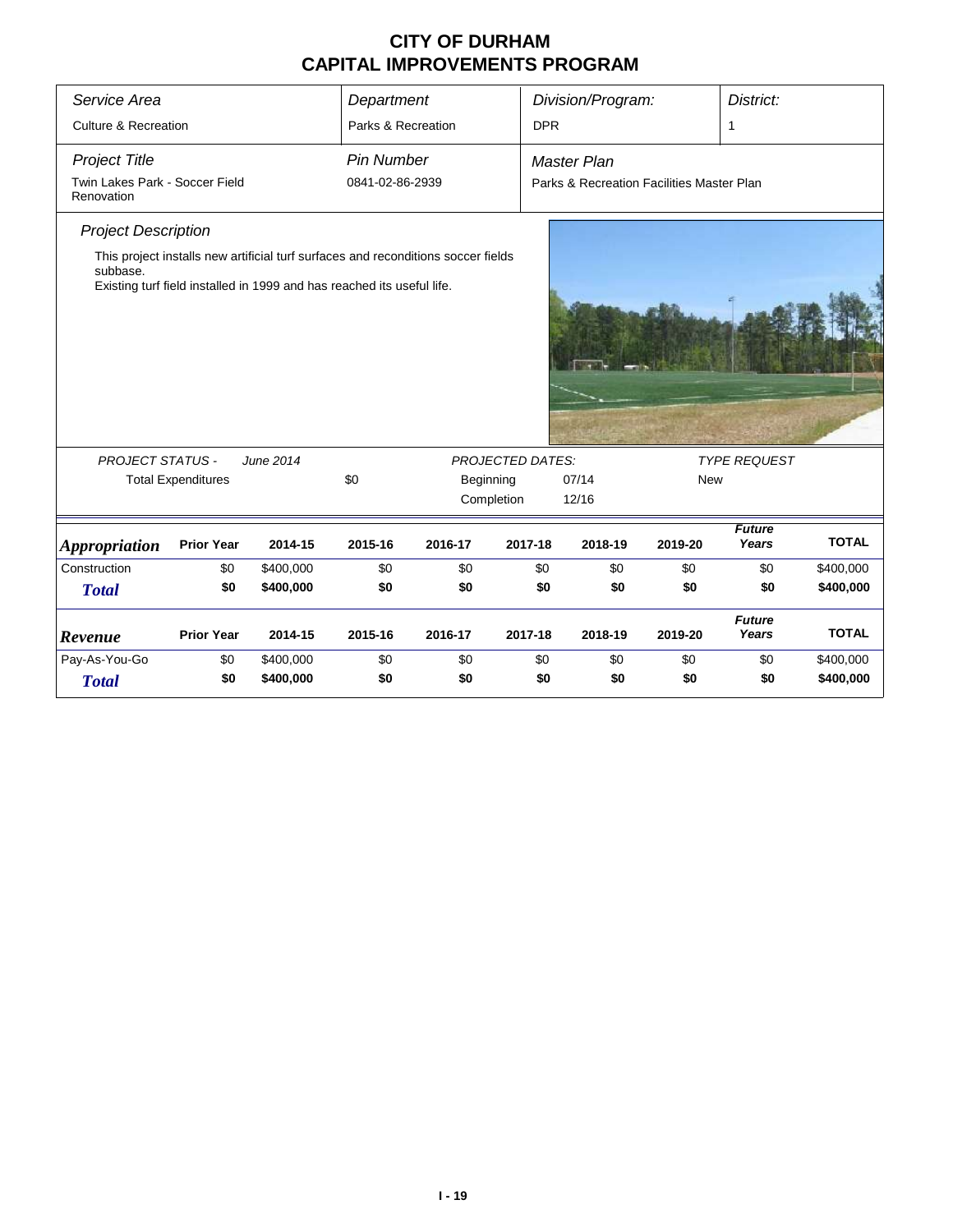| Service Area                    |                           |                                                                                                                                                             | Department              |            |                  | Division/Program:                    |         | District:              |              |
|---------------------------------|---------------------------|-------------------------------------------------------------------------------------------------------------------------------------------------------------|-------------------------|------------|------------------|--------------------------------------|---------|------------------------|--------------|
| <b>Culture &amp; Recreation</b> |                           |                                                                                                                                                             | <b>General Services</b> |            |                  |                                      |         | 1                      |              |
| <b>Project Title</b>            |                           |                                                                                                                                                             | <b>Pin Number</b>       |            |                  | Master Plan                          |         |                        |              |
| Twin Lakes Park Upgrade         |                           |                                                                                                                                                             | 0841-02-87-0651         |            |                  | <b>Facility Condition Assessment</b> |         |                        |              |
| <b>Project Description</b>      |                           |                                                                                                                                                             |                         |            |                  |                                      |         |                        |              |
|                                 |                           | This project upgrades Twin Lakes Park, including sidewalk replacement, entry<br>drive and parking lot upgrades, and playground safety surface installation. |                         |            |                  |                                      |         |                        |              |
| <b>PROJECT STATUS -</b>         |                           | June 2014                                                                                                                                                   |                         |            | PROJECTED DATES: |                                      |         | <b>TYPE REQUEST</b>    |              |
|                                 | <b>Total Expenditures</b> | \$430,392                                                                                                                                                   |                         | Beginning  |                  | 07/06                                |         | Continuation           |              |
|                                 |                           |                                                                                                                                                             |                         | Completion |                  | 09/14                                |         |                        |              |
| Appropriation                   | <b>Prior Year</b>         | 2014-15                                                                                                                                                     | 2015-16                 | 2016-17    | 2017-18          | 2018-19                              | 2019-20 | <b>Future</b><br>Years | <b>TOTAL</b> |
| Planning/Design                 | \$46,199                  | \$0                                                                                                                                                         | \$0                     | \$0        | \$0              | \$0                                  | \$0     | \$0                    | \$46,199     |
| Land                            | \$0                       | \$0                                                                                                                                                         | \$0                     | \$0        | \$0              | \$0                                  | \$0     | \$0                    | \$0          |
| Construction                    | \$538,628                 | \$0                                                                                                                                                         | \$0                     | \$0        | \$0              | \$0                                  | \$0     | \$0                    | \$538,628    |
| Equip/Furnishings               | \$0                       | \$0                                                                                                                                                         | \$0                     | \$0        | \$0              | \$0                                  | \$0     | \$0                    | \$0          |
| Contingency                     | \$40,173                  | \$0                                                                                                                                                         | \$0                     | \$0        | \$0              | \$0                                  | \$0     | \$0                    | \$40,173     |
| <b>Total</b>                    | \$625,000                 | \$0                                                                                                                                                         | \$0                     | \$0        | \$0              | \$0                                  | \$0     | \$0                    | \$625,000    |
| Revenue                         | <b>Prior Year</b>         | 2014-15                                                                                                                                                     | 2015-16                 | 2016-17    | 2017-18          | 2018-19                              | 2019-20 | <b>Future</b><br>Years | <b>TOTAL</b> |
| Pay-As-You-Go                   | \$0                       | \$0                                                                                                                                                         | \$0                     | \$0        | \$0              | \$0                                  | \$0     | \$0                    | \$0          |
| <b>GOB Authorized</b>           | \$625,000                 | \$0                                                                                                                                                         | \$0                     | \$0        | \$0              | \$0                                  | \$0     | \$0                    | \$625,000    |
| <b>GOB Unauthorize</b>          | \$0                       | \$0                                                                                                                                                         | \$0                     | \$0        | \$0              | \$0                                  | \$0     | \$0                    | \$0          |
| <b>Rev Authorized</b>           | \$0                       | \$0                                                                                                                                                         | \$0                     | \$0        | \$0              | \$0                                  | \$0     | \$0                    | \$0          |
| <b>Rev Unauthorized</b>         | \$0                       | \$0                                                                                                                                                         | \$0                     | \$0        | \$0              | \$0                                  | \$0     | \$0                    | \$0          |
| <b>Installment Sales</b>        | \$0                       | \$0                                                                                                                                                         | \$0                     | \$0        | \$0              | \$0                                  | \$0     | \$0                    | \$0          |
| <b>Impact Fees</b>              | \$0                       | \$0                                                                                                                                                         | \$0                     | \$0        | \$0              | \$0                                  | \$0     | \$0                    | \$0          |
| Intergovernmental               | \$0                       | \$0                                                                                                                                                         | \$0                     | \$0        | \$0              | \$0                                  | \$0     | \$0                    | \$0          |
| Unidentified                    | \$0                       | \$0                                                                                                                                                         | \$0                     | \$0        | \$0              | \$0                                  | \$0     | \$0                    | \$0          |
| <b>Total</b>                    | \$625,000                 | \$0                                                                                                                                                         | \$0                     | \$0        | \$0              | \$0                                  | \$0     | \$0                    | \$625,000    |
| <b>Operating</b>                | <b>Prior Year</b>         | 2014-15                                                                                                                                                     | 2015-16                 | 2016-17    | 2017-18          | 2018-19                              | 2019-20 | <b>Future</b><br>Years | <b>TOTAL</b> |
| <b>Capital Outlay</b>           | \$0                       | \$0                                                                                                                                                         | \$0                     | \$0        | \$0              | \$0                                  | \$0     | \$0                    | \$0          |
| Maint/Operations                | \$0                       | \$0                                                                                                                                                         | \$0                     | \$0        | \$0              | \$0                                  | \$0     | \$0                    | \$0          |
| Personnel                       | \$0                       | \$0                                                                                                                                                         | \$0                     | \$0        | \$0              | \$0                                  | \$0     | \$0                    | \$0          |
| <b>Total</b>                    | \$0                       | \$0                                                                                                                                                         | \$0                     | \$0        | \$0              | \$0                                  | \$0     | \$0                    | \$0          |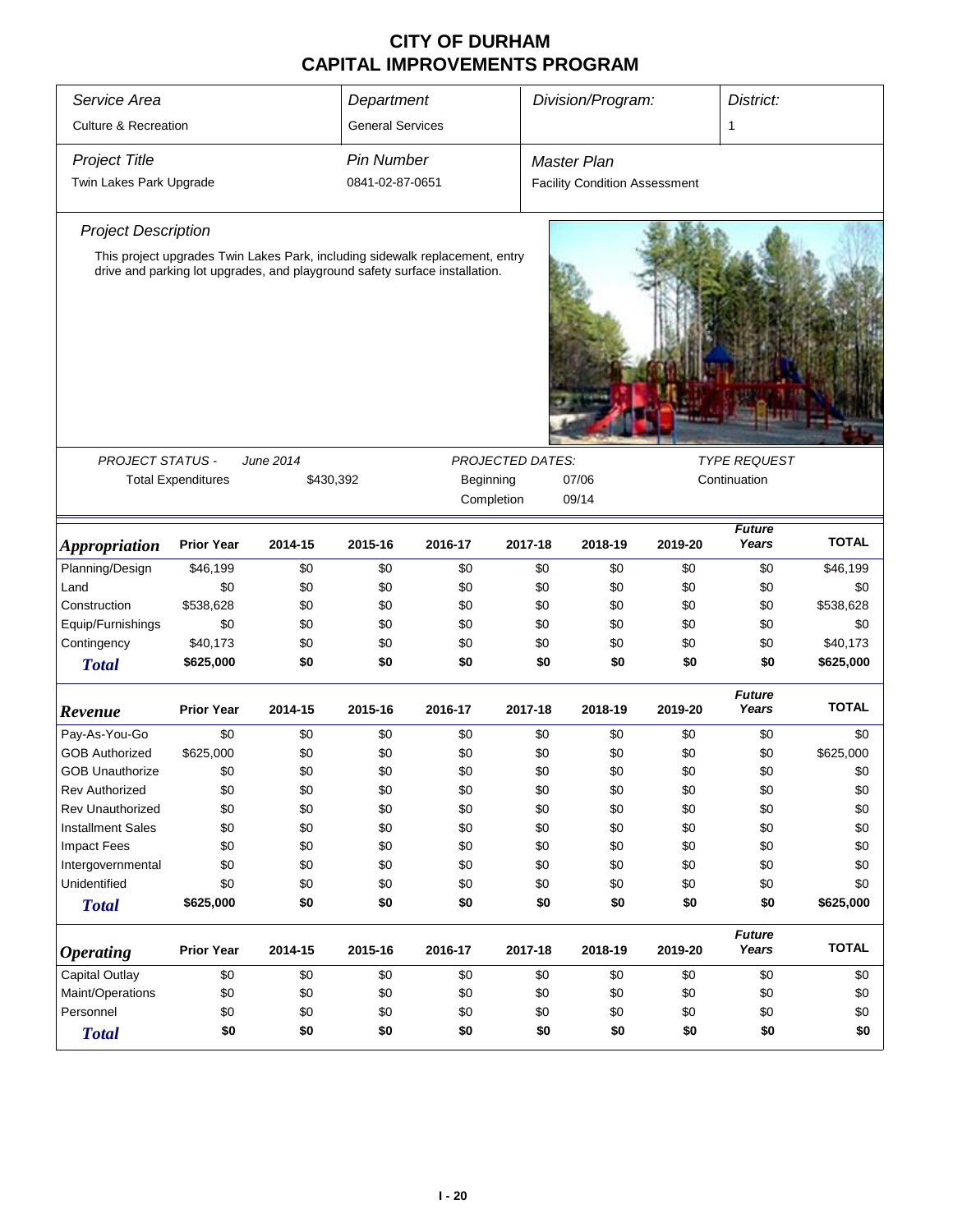| Service Area                                 |                           |                                                                                                                                                    | Department              |                                                                                                                                                                                                                                                                                                                      |         | Division/Program:                         |         | District:                           |              |  |
|----------------------------------------------|---------------------------|----------------------------------------------------------------------------------------------------------------------------------------------------|-------------------------|----------------------------------------------------------------------------------------------------------------------------------------------------------------------------------------------------------------------------------------------------------------------------------------------------------------------|---------|-------------------------------------------|---------|-------------------------------------|--------------|--|
| <b>Culture &amp; Recreation</b>              |                           |                                                                                                                                                    | <b>General Services</b> |                                                                                                                                                                                                                                                                                                                      |         | Development                               |         | 4                                   |              |  |
|                                              |                           |                                                                                                                                                    | <b>Pin Number</b>       |                                                                                                                                                                                                                                                                                                                      |         |                                           |         |                                     |              |  |
| <b>Project Title</b>                         |                           |                                                                                                                                                    |                         |                                                                                                                                                                                                                                                                                                                      |         | Master Plan                               |         |                                     |              |  |
| Weaver Street Center and Park Upgrade        |                           |                                                                                                                                                    | 0820-11-56-3011         |                                                                                                                                                                                                                                                                                                                      |         | Parks & Recreation Facilities Master Plan |         |                                     |              |  |
| <b>Project Description</b>                   |                           |                                                                                                                                                    |                         |                                                                                                                                                                                                                                                                                                                      |         |                                           |         |                                     |              |  |
|                                              |                           | asphalt parking lot repair, site work, landscaping, pedestrian sidewalks,<br>repairs, new gutters & downspouts; new door hardware, doors, interior |                         | Sub-project of the Rec Center Bundle under a CMaR. Base scope includes<br>fencing, plumbing, electrical (including egress lighting and fire alarms), roof<br>signage, and finishes. New playground (Carolina Playworld) includes NEOS<br>units, concrete pads, accessible sidewalk, swing, and synthetic mulch area. |         |                                           |         |                                     |              |  |
| <b>PROJECT STATUS -</b>                      |                           | June 2014                                                                                                                                          |                         | <b>PROJECTED DATES:</b>                                                                                                                                                                                                                                                                                              |         |                                           |         |                                     |              |  |
|                                              | <b>Total Expenditures</b> |                                                                                                                                                    |                         |                                                                                                                                                                                                                                                                                                                      |         | 07/05                                     |         | <b>TYPE REQUEST</b><br>Continuation |              |  |
|                                              |                           | \$482,205                                                                                                                                          |                         | Beginning<br>Completion                                                                                                                                                                                                                                                                                              |         | 05/15                                     |         |                                     |              |  |
|                                              |                           |                                                                                                                                                    |                         |                                                                                                                                                                                                                                                                                                                      |         |                                           |         |                                     |              |  |
| <b>Appropriation</b>                         | <b>Prior Year</b>         | 2014-15                                                                                                                                            | 2015-16                 | 2016-17                                                                                                                                                                                                                                                                                                              | 2017-18 | 2018-19                                   | 2019-20 | <b>Future</b><br>Years              | <b>TOTAL</b> |  |
| Planning/Design                              | \$76,000                  | \$0                                                                                                                                                | \$0                     | \$0                                                                                                                                                                                                                                                                                                                  | \$0     | \$0                                       | \$0     | \$0                                 | \$76,000     |  |
| Land                                         | \$0                       | \$0                                                                                                                                                | \$0                     | \$0                                                                                                                                                                                                                                                                                                                  | \$0     | \$0                                       | \$0     | \$0                                 | \$0          |  |
| Construction                                 | \$544,336                 | \$0                                                                                                                                                | \$0                     | \$0                                                                                                                                                                                                                                                                                                                  | \$0     | \$0                                       | \$0     | \$0                                 | \$544,336    |  |
| Equip/Furnishings                            | \$0                       | \$0                                                                                                                                                | \$0                     | \$0                                                                                                                                                                                                                                                                                                                  | \$0     | \$0                                       | \$0     | \$0                                 | \$0          |  |
| Contingency                                  | \$0                       | \$0                                                                                                                                                | \$0                     | \$0                                                                                                                                                                                                                                                                                                                  | \$0     | \$0                                       | \$0     | \$0                                 | \$0          |  |
| <b>Total</b>                                 | \$620,336                 | \$0                                                                                                                                                | \$0                     | \$0                                                                                                                                                                                                                                                                                                                  | \$0     | \$0                                       | \$0     | \$0                                 | \$620,336    |  |
| Revenue                                      | <b>Prior Year</b>         | 2014-15                                                                                                                                            | 2015-16                 | 2016-17                                                                                                                                                                                                                                                                                                              | 2017-18 | 2018-19                                   | 2019-20 | <b>Future</b><br>Years              | <b>TOTAL</b> |  |
| Pay-As-You-Go                                | \$0                       | \$0                                                                                                                                                | \$0                     | \$0                                                                                                                                                                                                                                                                                                                  | \$0     | \$0                                       | \$0     | \$0                                 | \$0          |  |
| <b>GOB Authorized</b>                        | \$461,493                 | \$0                                                                                                                                                | \$0                     | \$0                                                                                                                                                                                                                                                                                                                  | \$0     | \$0                                       | \$0     | \$0                                 | \$461,493    |  |
| <b>GOB Unauthorize</b>                       | \$0                       | \$0                                                                                                                                                | \$0                     | \$0                                                                                                                                                                                                                                                                                                                  | \$0     | \$0                                       | \$0     | \$0                                 | \$0          |  |
| <b>Rev Authorized</b>                        | \$0                       | \$0                                                                                                                                                | \$0                     | \$0                                                                                                                                                                                                                                                                                                                  | \$0     | \$0                                       | \$0     | \$0                                 | \$0          |  |
| <b>Rev Unauthorized</b>                      | \$0                       | \$0                                                                                                                                                | \$0                     | \$0                                                                                                                                                                                                                                                                                                                  | \$0     | \$0                                       | \$0     | \$0                                 | \$0          |  |
| <b>Installment Sales</b>                     | \$0                       | \$0                                                                                                                                                | \$0                     | \$0                                                                                                                                                                                                                                                                                                                  | \$0     | \$0                                       | \$0     | \$0                                 | \$0          |  |
| <b>Impact Fees</b>                           | \$158,843                 | \$0                                                                                                                                                | \$0                     | \$0                                                                                                                                                                                                                                                                                                                  | \$0     | \$0                                       | \$0     | \$0                                 | \$158,843    |  |
| Intergovernmental                            | \$0                       | \$0                                                                                                                                                | \$0                     | \$0                                                                                                                                                                                                                                                                                                                  | \$0     | \$0                                       | \$0     | \$0                                 | \$0          |  |
| Other                                        | \$0                       | \$0                                                                                                                                                | \$0                     | \$0                                                                                                                                                                                                                                                                                                                  | \$0     | \$0                                       | \$0     | \$0                                 | \$0          |  |
| Unidentified                                 | \$0                       | \$0                                                                                                                                                | \$0                     | \$0                                                                                                                                                                                                                                                                                                                  | \$0     | \$0                                       | \$0     | \$0                                 | \$0          |  |
| <b>Total</b>                                 | \$620,336                 | \$0                                                                                                                                                | \$0                     | \$0                                                                                                                                                                                                                                                                                                                  | \$0     | \$0                                       | \$0     | \$0                                 | \$620,336    |  |
| <b>Operating</b>                             | <b>Prior Year</b>         | 2014-15                                                                                                                                            | 2015-16                 | 2016-17                                                                                                                                                                                                                                                                                                              | 2017-18 | 2018-19                                   | 2019-20 | <b>Future</b><br>Years              | <b>TOTAL</b> |  |
| Capital Outlay                               | \$0                       | \$0                                                                                                                                                | \$0                     | \$0                                                                                                                                                                                                                                                                                                                  | \$0     | \$0                                       | \$0     | \$0                                 | \$0          |  |
| Maint/Operations                             | \$0                       | \$0                                                                                                                                                | \$0                     | \$0                                                                                                                                                                                                                                                                                                                  | \$0     | \$0                                       | \$0     | \$0                                 | \$0          |  |
| \$0<br>Personnel<br>\$0<br>\$0<br>\$0<br>\$0 |                           |                                                                                                                                                    |                         |                                                                                                                                                                                                                                                                                                                      |         | \$0                                       | \$0     | \$0                                 | \$0          |  |
| <b>Total</b>                                 | \$0                       | \$0                                                                                                                                                | \$0                     | \$0                                                                                                                                                                                                                                                                                                                  | \$0     |                                           |         |                                     |              |  |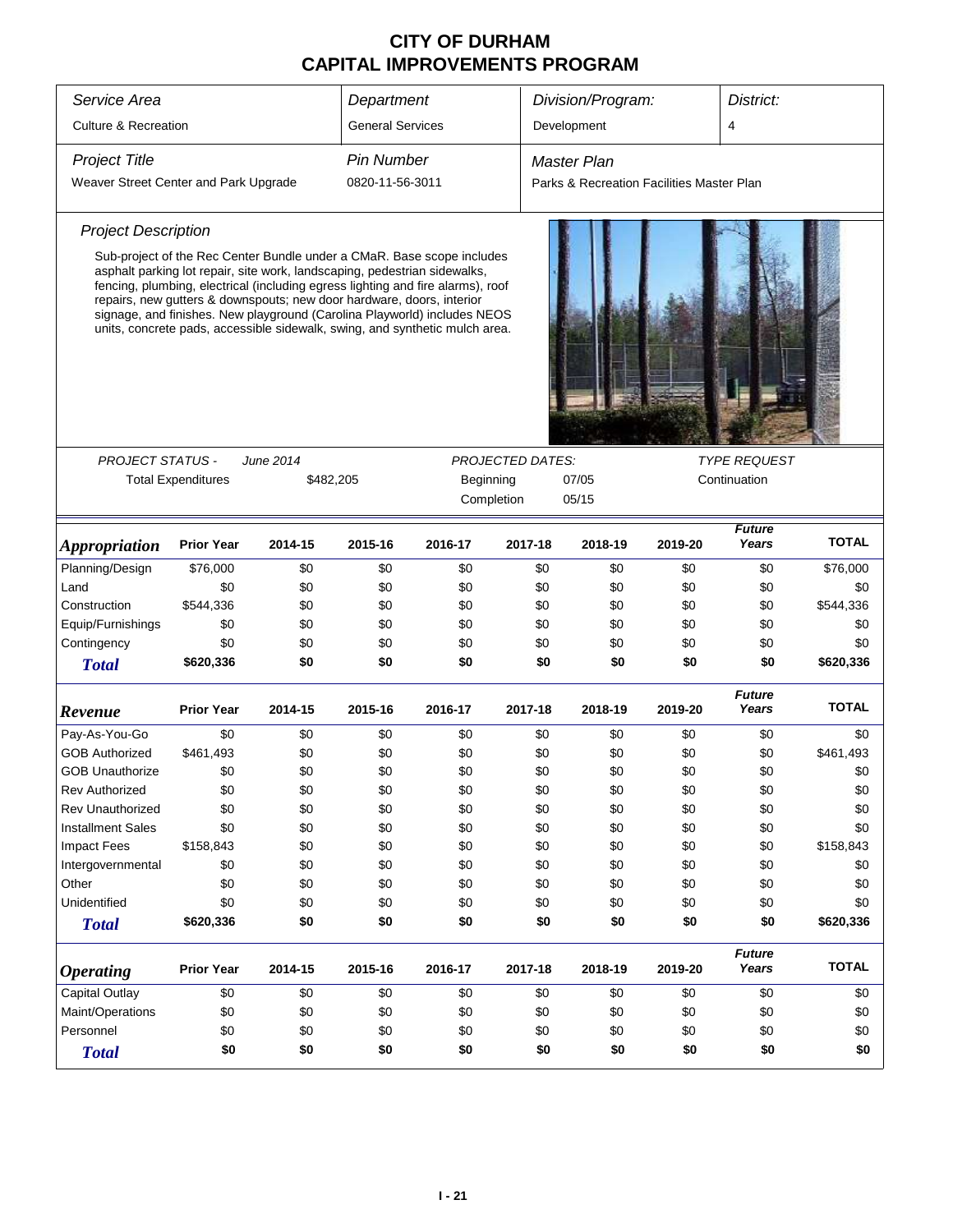| Service Area                                                 |                        |                                                                                                                                                              | Department                           |         |                | Division/Program:                                           |                                     | District:              |              |  |
|--------------------------------------------------------------|------------------------|--------------------------------------------------------------------------------------------------------------------------------------------------------------|--------------------------------------|---------|----------------|-------------------------------------------------------------|-------------------------------------|------------------------|--------------|--|
| <b>Culture &amp; Recreation</b>                              |                        |                                                                                                                                                              | Parks & Recreation                   |         |                | Development                                                 |                                     | $\overline{2}$         |              |  |
| <b>Project Title</b><br>West Ellerbee Creek Trail - Phase II |                        |                                                                                                                                                              | <b>Pin Number</b><br>7822-06-38-1047 |         |                | <b>Master Plan</b><br>Durham Trails & Greenways Master Plan |                                     |                        |              |  |
| <b>Project Description</b>                                   |                        | Trail easement acquisition from adjacent property owners. Construction of the<br>Trail from Westover Park, under I-85 up to Broad Street onto Stadium Drive. |                                      |         |                |                                                             |                                     |                        |              |  |
| <b>PROJECT STATUS -</b><br><b>Total Expenditures</b>         | June 2014<br>\$283,143 | <b>PROJECTED DATES:</b><br>Beginning<br>Completion                                                                                                           |                                      |         | 07/13<br>06/16 |                                                             | <b>TYPE REQUEST</b><br>Continuation |                        |              |  |
| <b>Appropriation</b>                                         | <b>Prior Year</b>      | 2014-15                                                                                                                                                      | 2015-16                              | 2016-17 | 2017-18        | 2018-19                                                     | 2019-20                             | <b>Future</b><br>Years | <b>TOTAL</b> |  |
| Planning/Design                                              | \$0                    | \$141,800                                                                                                                                                    | \$0                                  | \$0     | \$0            | \$0                                                         | \$0                                 | \$0                    | \$141,800    |  |
| Land                                                         | \$75,000               | \$0                                                                                                                                                          | \$0                                  | \$0     | \$0            | \$0                                                         | \$0                                 | \$0                    | \$75,000     |  |
| Construction                                                 | \$0                    | \$1,519,800                                                                                                                                                  | \$0                                  | \$0     | \$0            | \$0                                                         | \$0                                 | \$0                    | \$1,519,800  |  |
| Contingency                                                  | \$0                    | \$0                                                                                                                                                          | \$0                                  | \$0     | \$0            | \$0                                                         | \$0                                 | \$0                    | \$0          |  |
| <b>Total</b>                                                 | \$75,000               | \$1,661,600                                                                                                                                                  | \$0                                  | \$0     | \$0            | \$0                                                         | \$0                                 | \$0                    | \$1,736,600  |  |
| Revenue                                                      | <b>Prior Year</b>      | 2014-15                                                                                                                                                      | 2015-16                              | 2016-17 | 2017-18        | 2018-19                                                     | 2019-20                             | <b>Future</b><br>Years | <b>TOTAL</b> |  |
| <b>Installment Sales</b>                                     | \$0                    | \$212,000                                                                                                                                                    | \$0                                  | \$0     | \$0            | \$0                                                         | \$0                                 | \$0                    | \$212,000    |  |
| <b>Impact Fees</b>                                           | \$0                    | \$368,000                                                                                                                                                    | \$0                                  | \$0     | \$0            | \$0                                                         | \$0                                 | \$0                    | \$368,000    |  |
| Intergovernmental                                            | \$0                    | \$1,081,600                                                                                                                                                  | \$0                                  | \$0     | \$0            | \$0                                                         | \$0                                 | \$0                    | \$1,081,600  |  |
| Other                                                        | \$75,000               | \$0                                                                                                                                                          | \$0                                  | \$0     | \$0            | \$0                                                         | \$0                                 | \$0                    | \$75,000     |  |
| Unidentified                                                 | \$0                    | \$0                                                                                                                                                          | \$0                                  | \$0     | \$0            | \$0                                                         | \$0                                 | \$0                    | \$0          |  |
| <b>Total</b>                                                 | \$75,000               | \$1,661,600                                                                                                                                                  | \$0                                  | \$0     | \$0            | \$0                                                         | \$0                                 | \$0                    | \$1,736,600  |  |